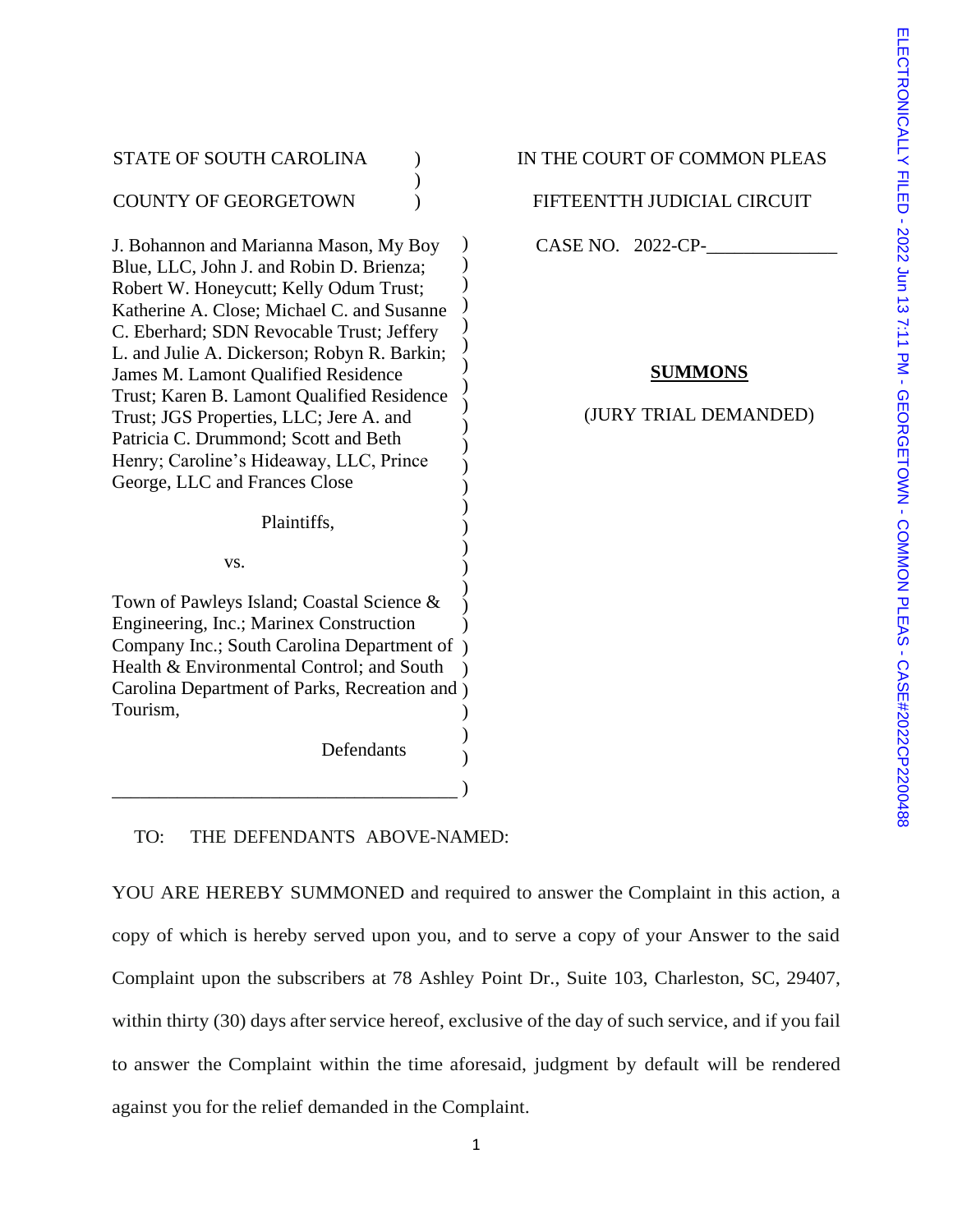### LENHARDT LAW FIRM, LLC

\_\_s/ *R. Cody Lenhardt, Jr*\_\_\_\_

R. Cody Lenhardt, Jr., Esq. S.C. Bar No. 70339 78 Ashley Point Dr., Suite 103 Charleston, SC 29407 (843) 371 -5453

cody@lenhardtlawfirm.com

*Attorney for the Plaintiffs*

June 1 3, 2022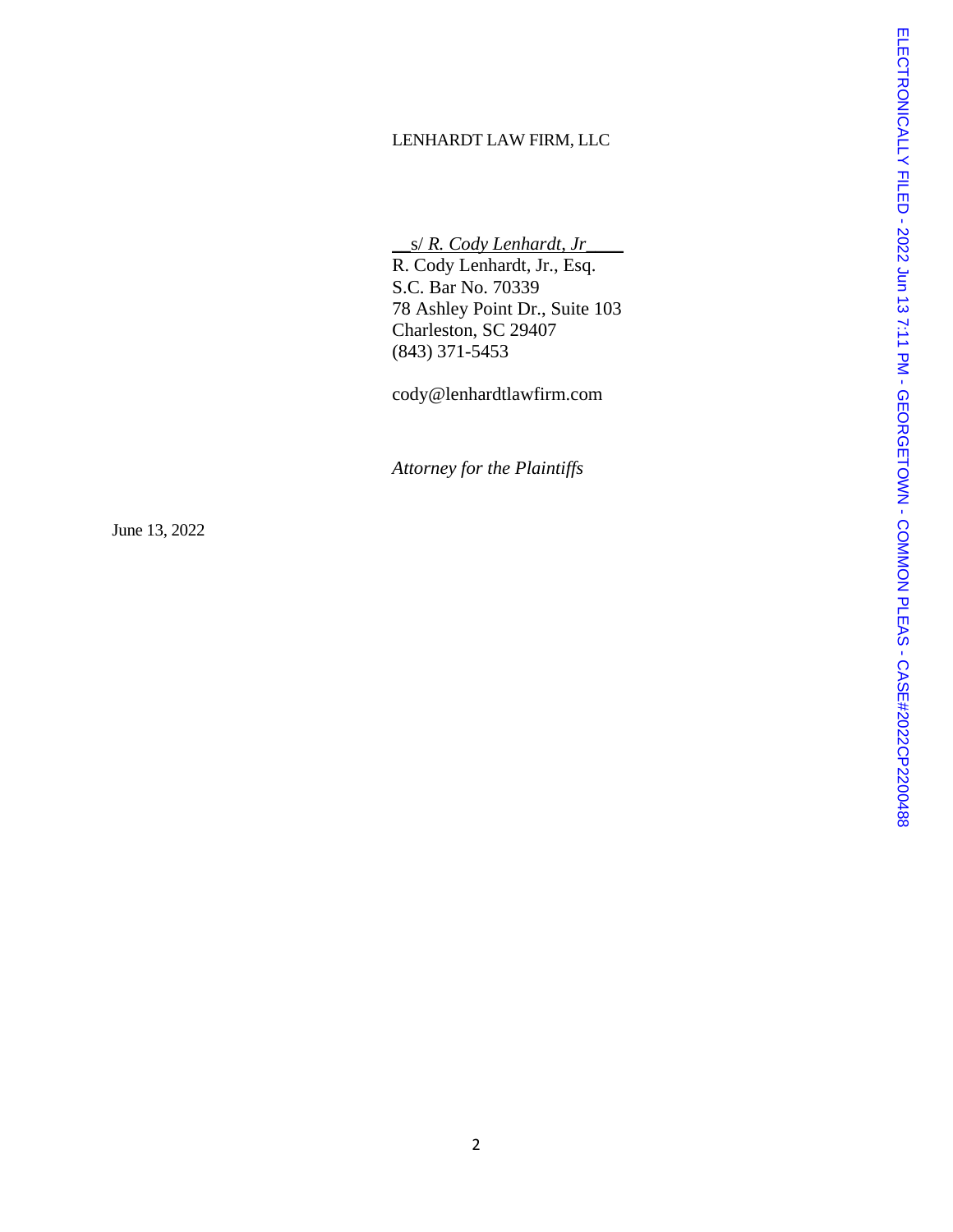| STATE OF SOUTH CAROLINA                                                              | IN THE COURT OF |
|--------------------------------------------------------------------------------------|-----------------|
| <b>COUNTY OF GEORGETOWN</b>                                                          | FIFTEENTTH JUL  |
| J. Bohannon and Marianna Mason, My Boy                                               | CASE NO. 2022-  |
| Blue, LLC, John J. and Robin D. Brienza;                                             |                 |
| Robert W. Honeycutt; Kelly Odum Trust;                                               |                 |
| Katherine A. Close; Michael C. and Suzanne                                           |                 |
| C. Eberhard; SDN Revocable Trust; Jeffery                                            |                 |
| L. and Julie A. Dickerson; Robyn R. Barkin;                                          |                 |
| James M. Lamont Qualified Residence                                                  | CON             |
| Trust; Karen B. Lamont Qualified Residence                                           | (JURY TRIA      |
| Trust; JGS Properties, LLC; Jere A. and<br>Patricia C. Drummond; Scott and Beth      |                 |
| Henry; Caroline's Hideaway, LLC, Prince                                              |                 |
| George, LLC and Frances Close,                                                       |                 |
| Plaintiffs,                                                                          |                 |
| VS.                                                                                  |                 |
|                                                                                      |                 |
| Town of Pawleys Island; Coastal Science &<br>Engineering, Inc.; Marinex Construction |                 |
| Company Inc.; South Carolina Department of                                           |                 |
| Health & Environmental Control; and South                                            |                 |
| Carolina Department of Parks, Recreation and)                                        |                 |
| Tourism,                                                                             |                 |
|                                                                                      |                 |
| Defendants                                                                           |                 |
|                                                                                      |                 |
|                                                                                      |                 |

COMMON PLEAS

DICIAL CIRCUIT

 $CP-$ 

# **COMPLAINT**

# AL DEMANDED)

The Plaintiffs above-named ("Plaintiffs"), complaining of the Defendants herein ("Defendants"), would respectfully show as follows:

## **INTRODUCTION**

This matter involves rapidly accelerating erosion caused by the Defendants' beach renourishment projects on Pawleys Island, which has historically and is again rapidly washing away the public trust beach, public trust beach/dune system, private properties and beach access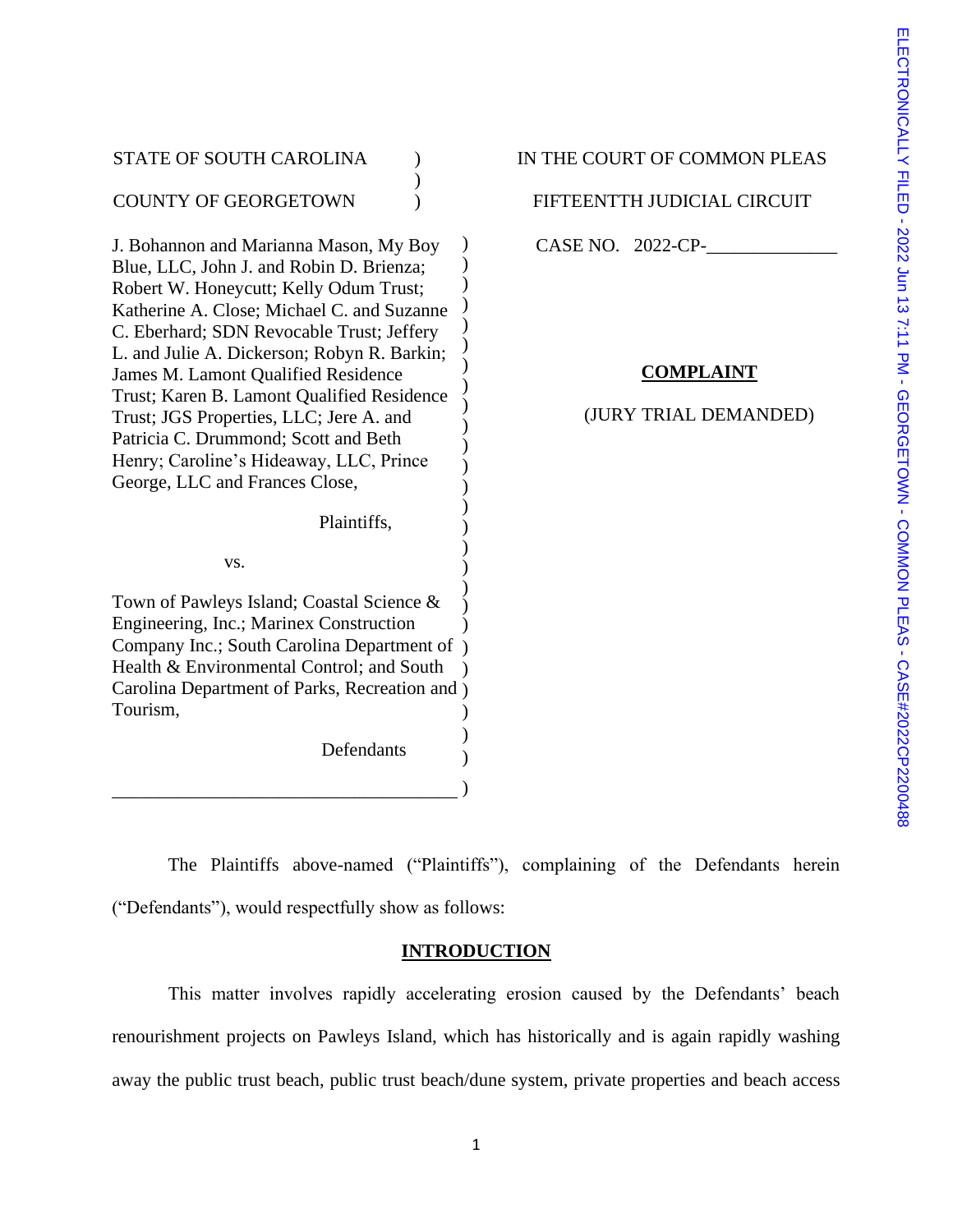on Debidue Island within the Prince George Community ("Prince George"). The erosion to Prince George is again threatening to undermine Beach Bridge Road, the sole means of access to the Plaintiffs' properties, and to compromise the large freshwater wetland system located adjacent to the Plaintiffs' properties and eliminate the Plaintiffs' use and enjoyment of this unique geographic feature and its environmental and ecological value. Additionally, Pawleys Island renourishment projects have damaged and continue to damage individual Plaintiffs' properties (as discussed below) and have impacted storm and flood protection provided by the dune system, maritime forest and wetlands in Prince George. Each of the Plaintiffs own and/or regularly use residential properties in the Prince George on the Atlantic Ocean in Georgetown County.

Pursuant to a dredge and spoil disposal permit approved by South Carolina Department of Health & Environmental Control ("SCDHEC") and issued to the Town of Pawleys Island ("Town"), during the winter of 2007-2008, the Town undertook the dredging of Pawley's Creek, which is located landward of Pawleys Island and separates Pawleys Island beach properties from the mainland portion of the Town. Through this dredging project, the Town had approximately 38,000 cubic yards of sand removed from the creek bed and placed on the public beach to renourish the eroding beach at Pawleys Island. After this project, littoral drift moved the newly added sands toward Pawleys Inlet at the south end of Pawleys Island ("Inlet"). The migration of the newly added sand contributed to the extension of the southern spit of Pawleys Island and contributed to the southerly migration of the Inlet. The southern migration of Pawleys Inlet caused the northern end of Prince George to erode. Erosion at the northern end of the island did threaten to undermine Beach Bridge Road. Because of this erosion, SCDHEC agreed that an erosion control project was required to protect Beach Bridge Road ("Road Revetment Project"). SCDHEC's Office of Coastal Resource Management ("OCRM") certified the Road Revetment Project as consistent with the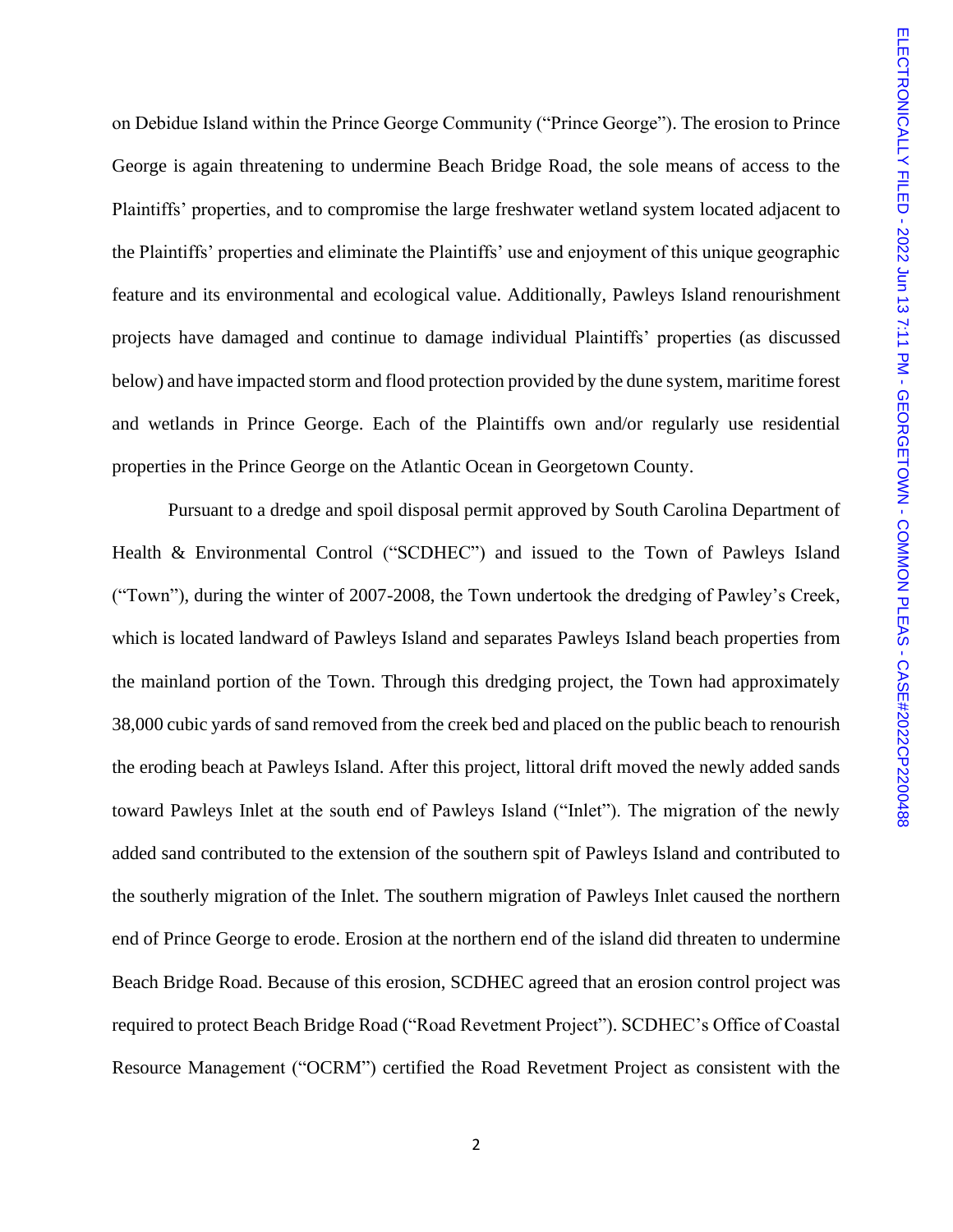applicable Coastal Zone Management Policies and consistent with applicable laws and regulations. To fund the Road Revetment Project, the Plaintiffs, as well as other Prince George property owners, were subjected to supplemental assessments from the Prince George Community association to fund the project.

In 2009, Defendant Coastal Science & Engineering, Inc. ("CSE") assessed the erosive activity on Prince George as it related to Pawleys Inlet, evaluated the potential impact on Prince George of groin installation on Pawleys Island, and recommended a plan be developed to manage the Inlet's migration to avoid impacts to Prince George. See **Exhibit A,** *Opinion Letter from T.W. Kana to H. Faison, 9/4/2009* ("2009 Opinion Letter"). CSE determined that a plan to manage the Inlet's migration was necessary and that a groin as proposed would provide little benefit to Pawleys Island or Prince George.

In 2010, CSE expanded its assessment and further addressed what impact any future renourishment project on Pawleys Island would have on the Plaintiffs and Prince George. See **Exhibit B,** *Technical Report, Historical Changes at Pawleys Inlet and a Conceptual Plan for an Inlet Management Zone Pawleys Island South Carolina* ("2010 CSE Report"). The 2010 CSE Report expressly warned that a significant beach renourishment project on Pawleys Island would cause rapid enlargement, including extension, widening and elevation, of the Pawleys Island spit, the southern migration of Pawleys Inlet and encroachment and erosion in Prince George. Similar to the 2009 Opinion Letter, CSE's 2010 Report specifically recommended that a plan be developed in connection with any significant renourishment project on Pawleys Island to control the position of the Inlet to prevent the inevitable erosion and damage to the Plaintiffs and Prince George as a whole.

In 2018, a new beach renourishment permit was approved by SCDHEC and issued to the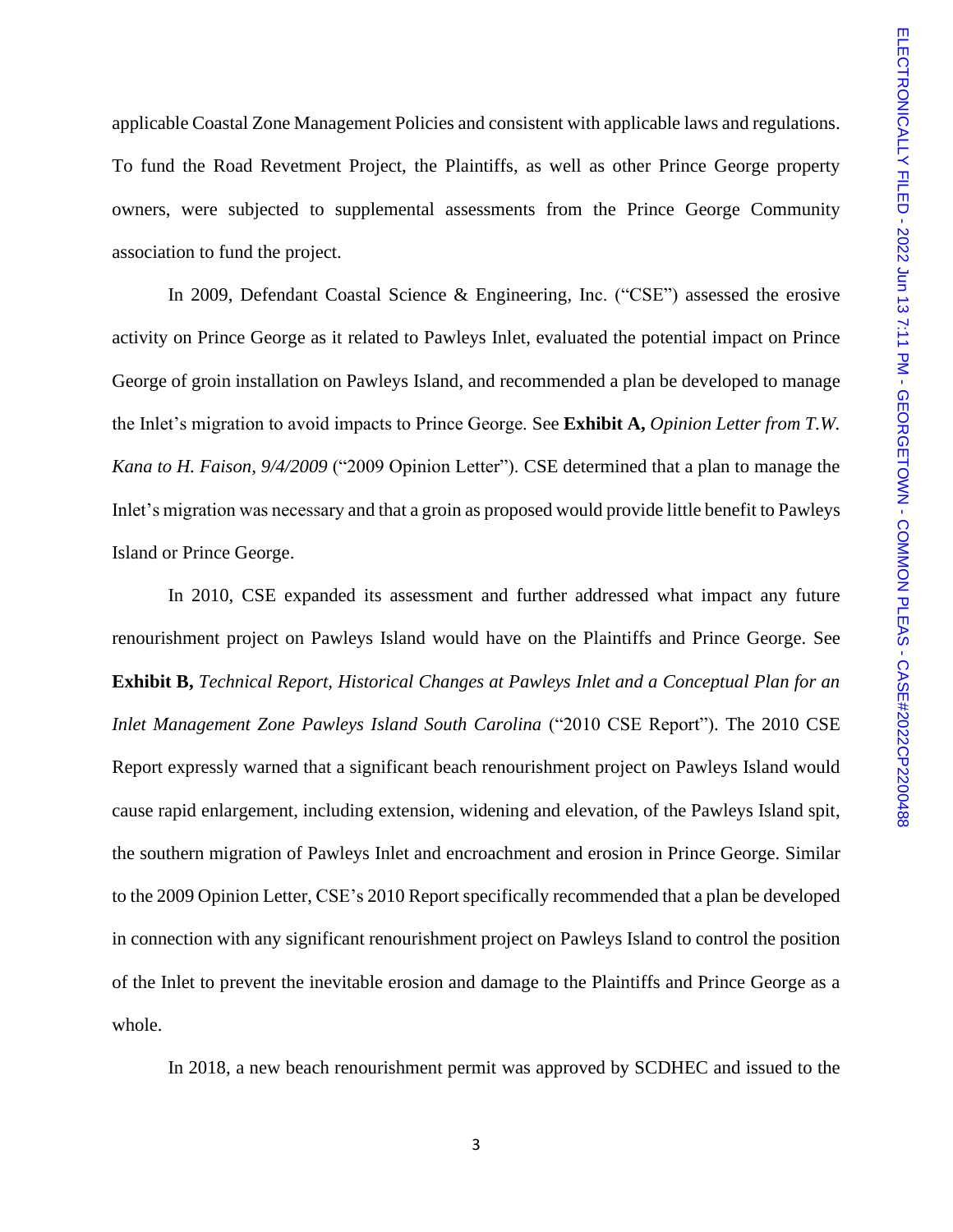Town. The Town and the South Carolina Department of Parks, Recreation and Tourism ("SCDPRT") completed an unprecedented beach renourishment project on the southern end of Pawleys Island in 2020. The Town hired CSE and the general contractor Marinex Construction Company Inc. ("Marinex") to perform the beach renourishment project.

The beach renourishment project placed more than 1 million cubic yards of sand on the Pawleys Island beach. Approximately half of this sand was placed along the southern shoreline of Pawleys Island, including directly on the southern spit just north of the Inlet.

Since completion of the project in 2020, littoral drift has moved an enormous amount of this new sand toward Pawleys Island Inlet. As anticipated and forewarned, the littoral drift of this massive amount of newly added sand is causing the Pawleys Island spit to lengthen and enlarge forcing the Inlet to rapidly migrate south and to erode the northern end of Prince George. One estimate provides that since April of 2021, the Inlet has moved nearly 300-400 feet south and lies well south of its historic location. Evidence supports that the Pawleys Island spit actually has grown well in excess of 400 feet since the renourishment project was completed. During the same time period, Prince George has lost significant acreage of dry beach, vegetated dune and maritime forest to erosion. Most astounding is the rate at which this erosion has occurred in the last 6 months. The rate of erosion being experienced in Prince George vastly exceeds any non-storm related erosion rates observed along the South Carolina coast. The erosion caused by the beach renourishment project has resulted in the loss of a significant amount of public trust property, loss of access to the beach, loss of private property and diminishment of the value of the property in Prince George. The ecologically unique freshwater wetland in Prince George is under imminent threat of compromise from saltwater intrusion and beachfront properties have lost significant protection from storm and flooding events.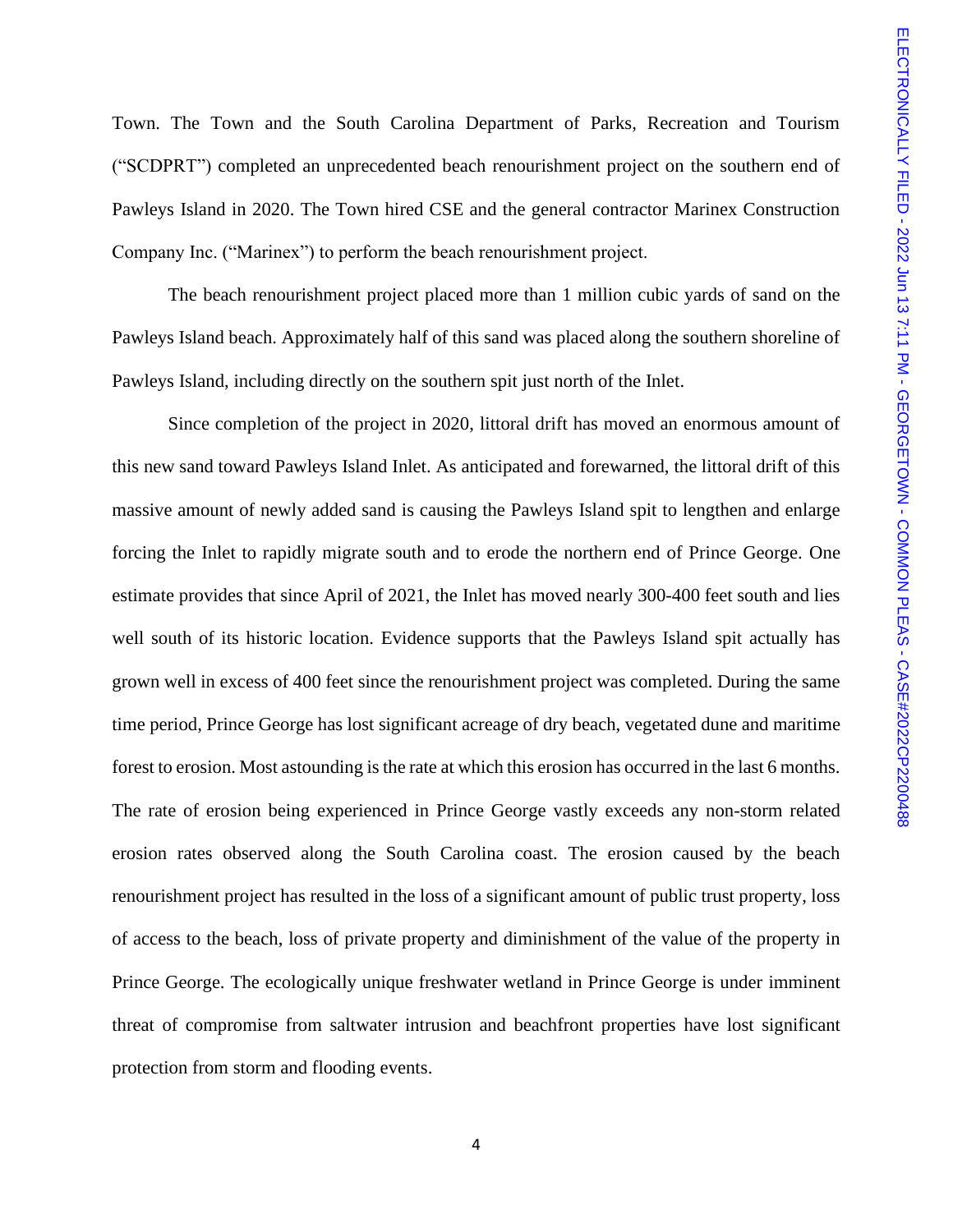Although it was widely understood what impacts would be forced upon the Plaintiffs and Prince George before the most recent renourishment project was designed, planned, permitted, and undertaken, the Defendants developed no plan to manage the location of the Inlet or to mitigate erosion impacts from the project on Prince George. Defendants' conduct has resulted in irreparable and ongoing damage to Plaintiffs as detailed below.

#### **PARTIES**

1. J. Bohannon and Marianna Mason are co-owners of Lot 8 in the Prince George Community.

2. My Boy Blue, LLC is a limited liability company organized under the laws of the State of South Carolina and is the owner of Lot 1 in the Prince George Community.

3. John J. and Robin D. Brienza are co-owners of Lot A in the Prince George Community.

4. Robert W. Honeycutt is the owner of Lot 25 in the Prince George Community.

5. Kelly B. Odum Trust is the owner of Lot 15 in the Prince George Community.

6. Katherine A. Close is the owner of Lot 9 the Prince George Community.

7. Michael C. and Suzanne C. Eberhard are co-owners of Lot 11 in the Prince George Community.

8. SDN Revocable Trust is the owner of Lot 7 in the Prince George Trust.

9. Jeffery L. and Julie A. Dickerson are co-owners of Lot 39 in the Prince George Community.

10. Robyn R. Barkin is an owner of Lot 12 in the Prince George Community.

11. James M. Lamont Qualified Residence Trust and Karen B. Lamont Qualified Residence Trust are co-owners of Lot 2 in the Prince George Community.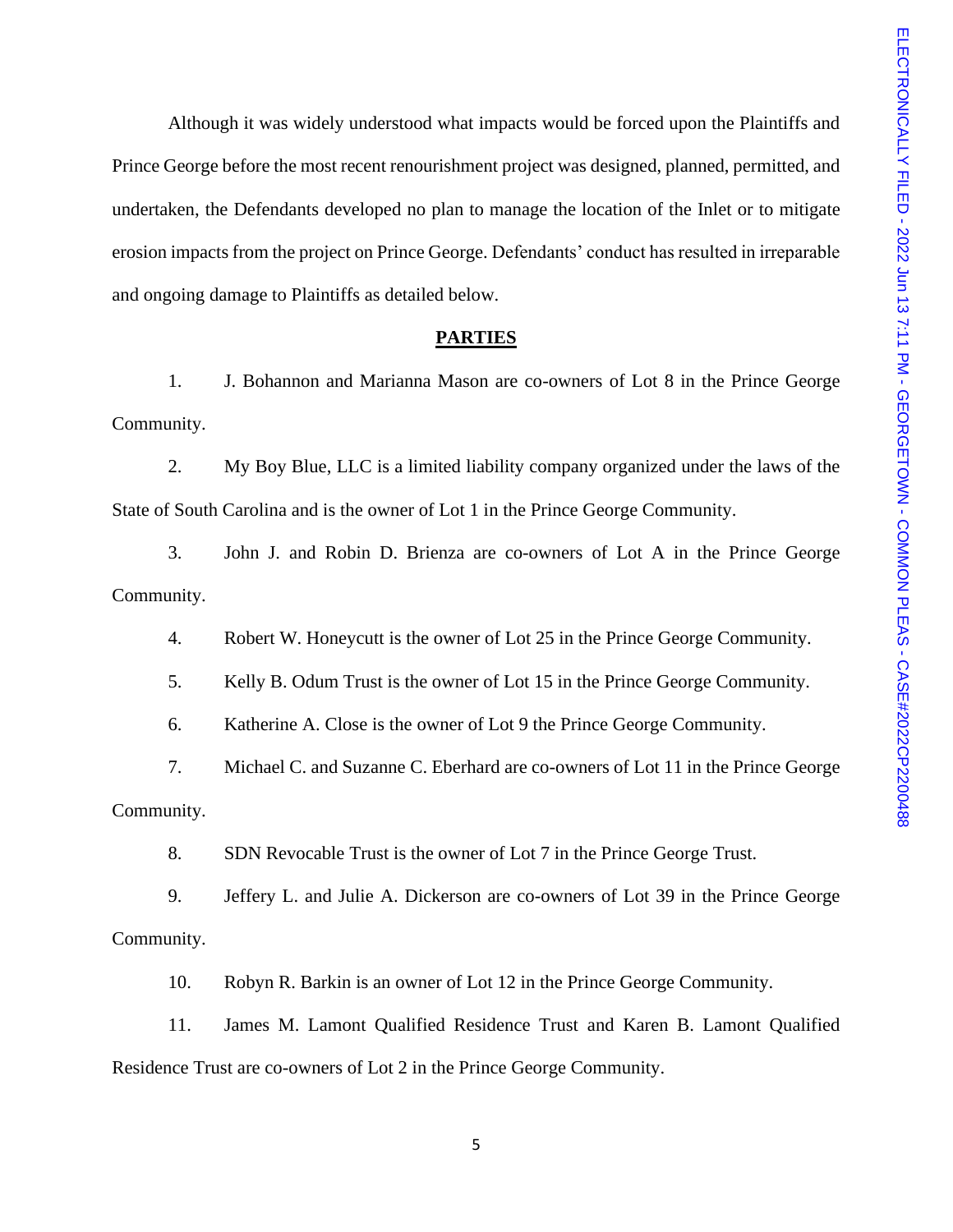12. JGS Properties, LLC is a limited liability company organized under the laws of the State of South Carolina and is the owner of Lot 3 in the Prince George Community.

13. Jere A. and Patricia C. Drummond are the co-owners of Lot 18 in the Prince George Community.

14. Scott and Beth Henry are immediate family of the Drummonds and regularly access and use the public trust beach and areas of the Prince George Community.

15. Caroline's Hideaway, LLC is a limited liability company organized under the laws of the State of South Carolina and is the owner of Lot 16 in the Prince George Community.

16. Frances A. Close is the owner of Lot 17 in the Prince George Community.

17. Prince George, LLC is a limited liability company organized under the laws of the State of South Carolina and is the owner of Lot 37 in the Prince George Community.

18. The Town of Pawleys Island (the "Town") is a municipality located in Georgetown County, South Carolina.

19. Coastal Science & Engineering, Inc. ("CSE") is an engineering firm incorporated and doing business in the State of South Carolina.

20. Marinex is a general contracting firm incorporated and doing business in the State of South Carolina.

21. SCDHEC is an agency of the State of South Carolina. The Office of Coastal Management Resources ("OCRM") is a division of SCDHEC.

22. SCDPRT is an agency of the State of South Carolina.

#### **JURISDICTION AND VENUE**

23. This Court has jurisdiction over the parties, and the subject matter of the Complaint occurred entirely within the State of South Carolina.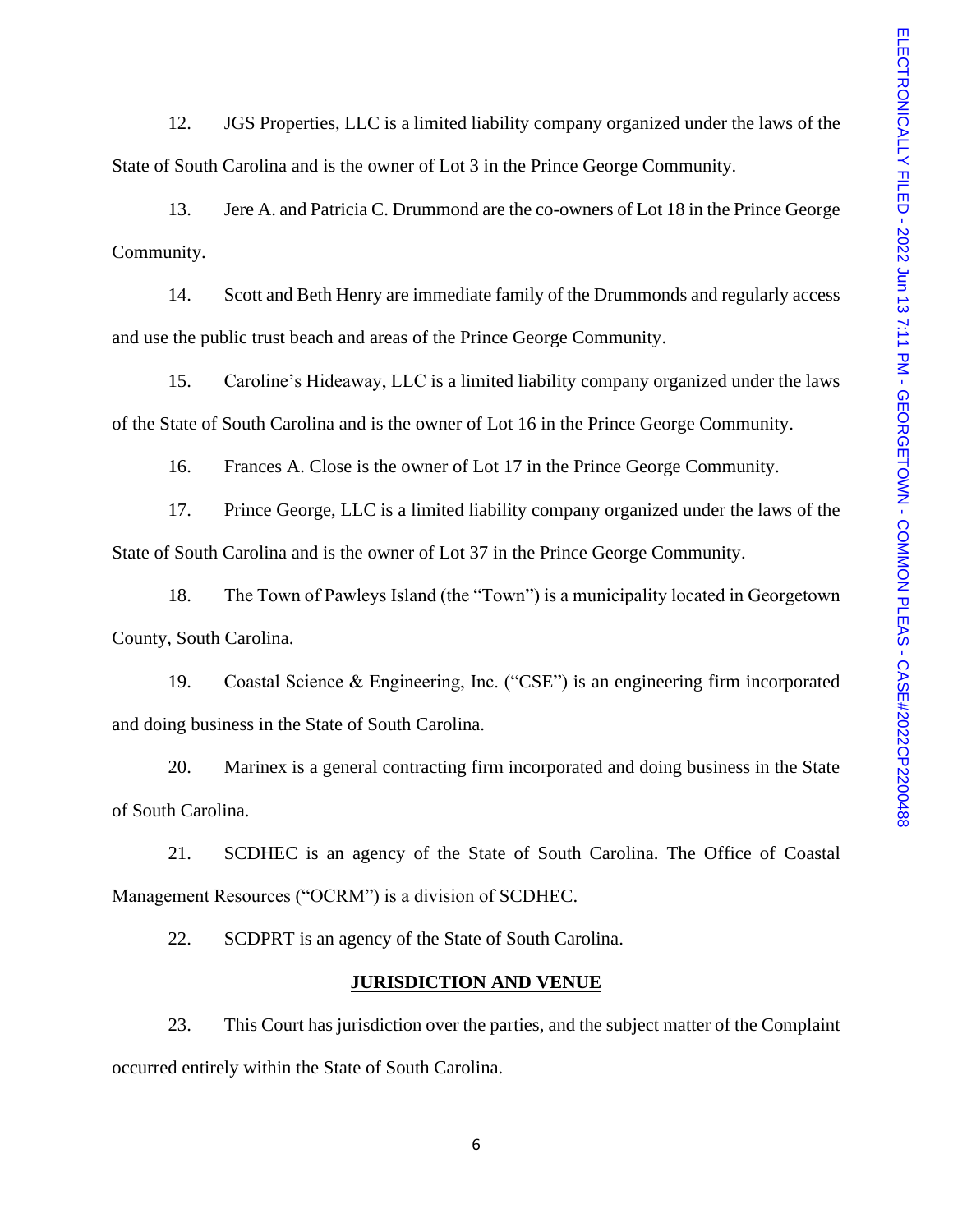24. Venue is proper in this Court pursuant to S.C. Code § 15-7-30.

### **FACTUAL BACKGROUND**

25. The Prince George Community ("Prince George") is an oceanfront residential community in Georgetown County that lies just south of Pawleys Island.

26. Prince George includes many private residential lots including but not limited to 21 oceanfront lots, most of which are developed with single family homes. All of the Plaintiffs' either own homes located on the oceanfront in Prince George or regularly use the beach, use the freshwater wetlands in Prince George and are afforded protection from storm systems by the beach dune system in Prince George immediately south of the Pawleys Inlet.

27. The Inlet flows between the southern end of Pawleys Island and the northern end of Debidue Island, where Prince George is located. Pawleys Creek and marsh system tidal waters drain from behind Pawleys Island through the Inlet and into the Atlantic Ocean.

28. All of the homes in Prince George are sufficiently set back from the beachfront shoreline and OCRM jurisdictional lines. Historically, a large, decades-old dune field and/or maritime forest has separated the Plaintiffs' properties from the ocean and provides a significant measure of protection to all of the Plaintiffs' properties from storm and flooding events.

29. As sand from the Pawleys Island beach erodes, littoral drift moves the sand and sediment south toward the Inlet. The sand eroded from the beach accumulates on the spit at the southern end of Pawleys Island, building it up and extending its length to the south. The sand accumulation also widens the spit and raises its elevation making it less likely to breach naturally, thereby driving the Inlet further south and unlikely to naturally relocate to the north. These changes to the spit also create a higher risk to Pawleys Island properties due to the increased risk of a breach of Pawleys Island.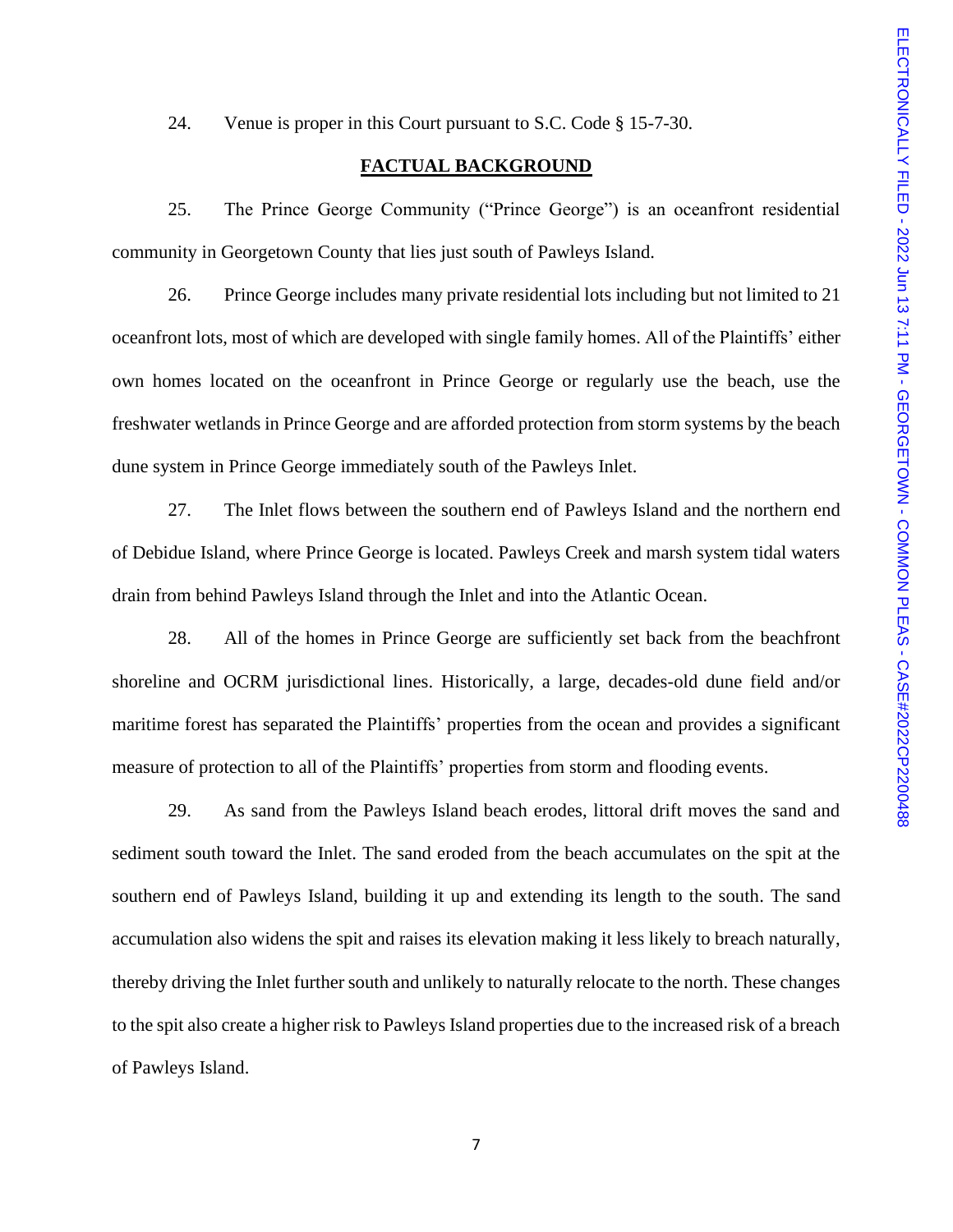30. Pursuant to a dredge and spoil disposal permit approved by SCDHEC and issued to the Town, during the winter of 2007-2008 the Town undertook the dredging of Pawley's Creek, which is located landward of Pawleys Island and separates Pawleys Island beach properties from the mainland portion of the Town. Through this dredging project, the Town had approximately 38,000 cubic yards sand placed on the beach at Pawleys Island.

31. Upon information and belief, thereafter the spit on the southern end at Pawleys Island saw an increase in length and overall size, which was contributed to by the newly placed sand. This real growth of the spit as well as reports prepared by the United States Army, Corps of Engineers foreshadowed and informed how future renourishment at Pawleys Island would negatively impact Prince George.

32. In 2009, following the renourishment of 2008 and an analysis of a proposed terminal groin on Pawleys Island, CSE issued an opinion letter, which expressly recognized the need for an inlet migration plan for Pawleys Inlet to ensure Prince George did not face significant erosion due to inlet migration. See **Exhibit A,** *Opinion Letter from TW Kana to H. Faison, 9/4/2009* ("2009 Opinion Letter").

33. In 2010, CSE expanded upon its 2009 findings and issued a report in which the engineering firm expressly warned a significant beach renourishment project on Pawleys Island would cause the Inlet to migrate south and encroach on Prince George. See **Exhibit B,** *Technical Report, Historical Changes at Pawleys Inlet and a Conceptual Plan for an Inlet Management Zone Pawleys Island South Carolina* ("2010 Report"). CSE's 2010 Report again specifically recommended that an inlet management plan be developed to control the position of the Inlet to prevent this imminent outcome. The 2010 Report also warned in the absence of inlet relocation and management, following a renourishment event Pawleys Island itself would face a higher risk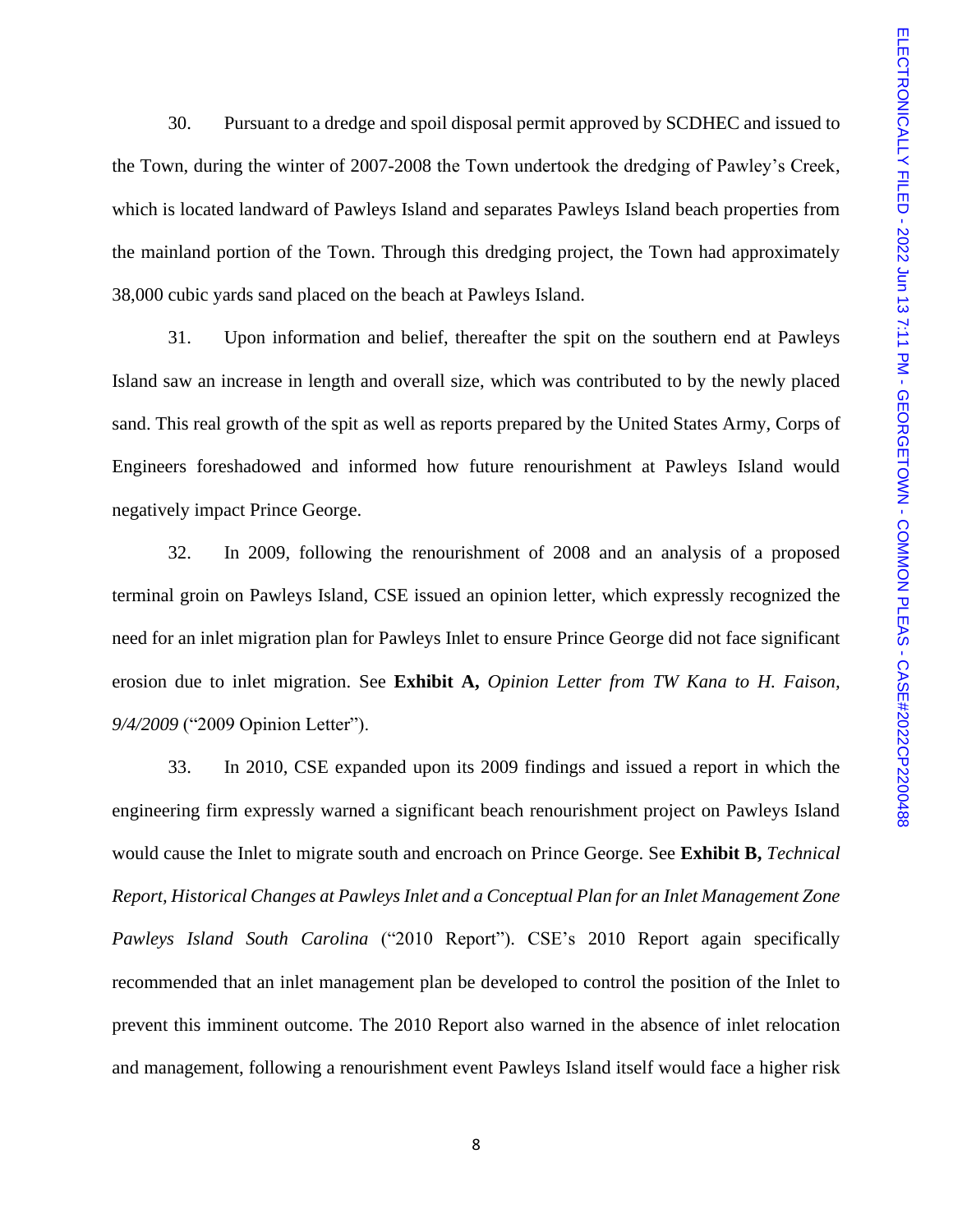of a breach through its beachfront.

34. On or about October 10, 2019, pursuant to a 2018 SCDHEC-issued beach renourishment permit, a massive beach renourishment project was commenced on Pawleys Island. The project was completed in early 2020. Approximately 1.1 million cubic yards of sand were placed on the beach on Pawleys Island, with more than half placed on or immediately adjacent to the spit at the southern end of the island, which is closest to the Inlet and Prince George. This project approximately doubled the amount of sand recommended by the United States Army Corps of Engineers in 2004 and was nearly three and one-half times larger than the 2007-2008 renourishment.

35. The SCDHEC did not require any plan as part of its permit to control or mitigate the known downdrift impacts that would occur to Prince George and the Plaintiffs.

36. The project was funded jointly by the Town and SCDPRT.

37. The Town hired the engineering firm CSE, which assisted the Town in obtaining and implementing the permit for the beach renourishment project, planned, designed and oversaw the performance of the project, and is monitoring the project annually.

38. The Town also hired Marinex to serve as general contractor for the project.

39. Plaintiffs did not receive any notice from Defendants or any regulatory agencies ahead of the permitting process for the beach renourishment project.

40. Although it was widely understood and documented and the Defendants were aware that a beach renourishment project of this scale would accelerate southerly migration of the Inlet and erosion in Prince George, Defendants ignored these documented impacts and developed no plans for management of the Inlet location or mitigation of erosion impacts from the project on Prince George.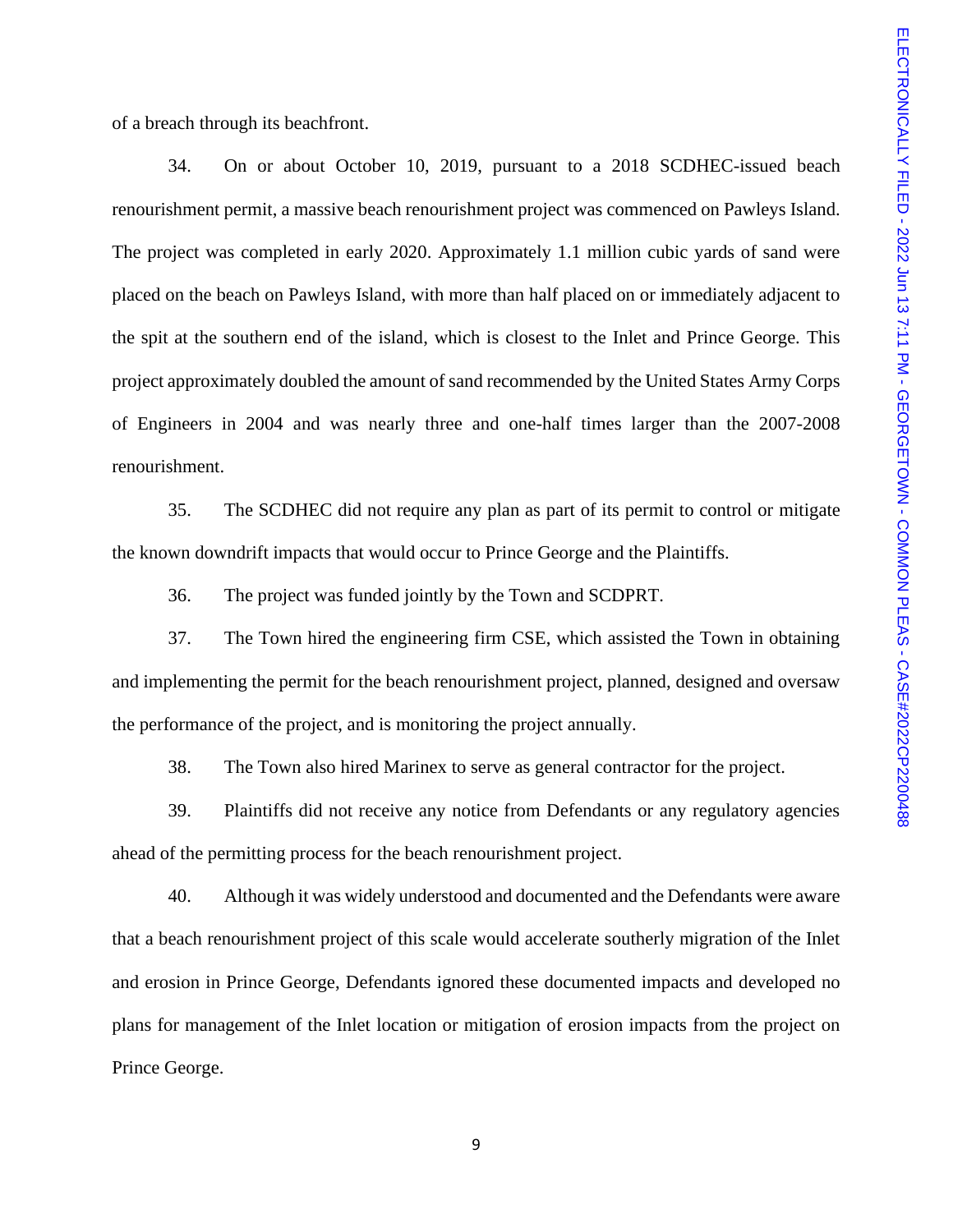41. In approving the renourishment project without any provision for management of the Inlet location or mitigation of erosion impacts on Prince George, SCDHEC violated South Carolina law and its own Coastal Zone Management Policies.

42. Since completion of the beach renourishment project, erosion of the Pawleys Island beach and littoral drift have moved massive amounts of sand toward the southern spit, causing the Inlet to rapidly migrate south, which in turn is causing extreme erosion along the Prince George shoreline. The rate of Inlet migration has rapidly accelerated over the past year with the most rapid erosion occurring in the last six months. Upon information and belief, between April 2021 and early 2022, the Inlet has moved several hundred feet south with the spit actually having increased significantly more in length. This rate of migration vastly exceeds any other documented rate of migration of the Inlet. As a result of this rapid inlet migration, the rate of erosion on Prince George is unprecedented and the Inlet is now well south of the historic inlet corridor.

43. The southern migration of the Inlet has already eroded much of the northern tip of Prince George. Over just the past year, Prince George lost significant acreage of wet and dry beach and vegetated dune. This erosion has resulted in the loss of a significant amount of the public trust property on Prince George, washing away dunes, destroying old growth flora previously far landward of the active beach, washing away previously high ground property behind the dunes and threatening the ecologically unique freshwater wetlands in Prince George. This severe erosion continues at an unprecedented rate.

44. The extreme erosion caused by the beach renourishment project also presents an imminent threat to the Plaintiffs' properties, the value of which has already been diminished. The existing damage to private property, including value, use and enjoyment continues as the erosion of Prince George continues.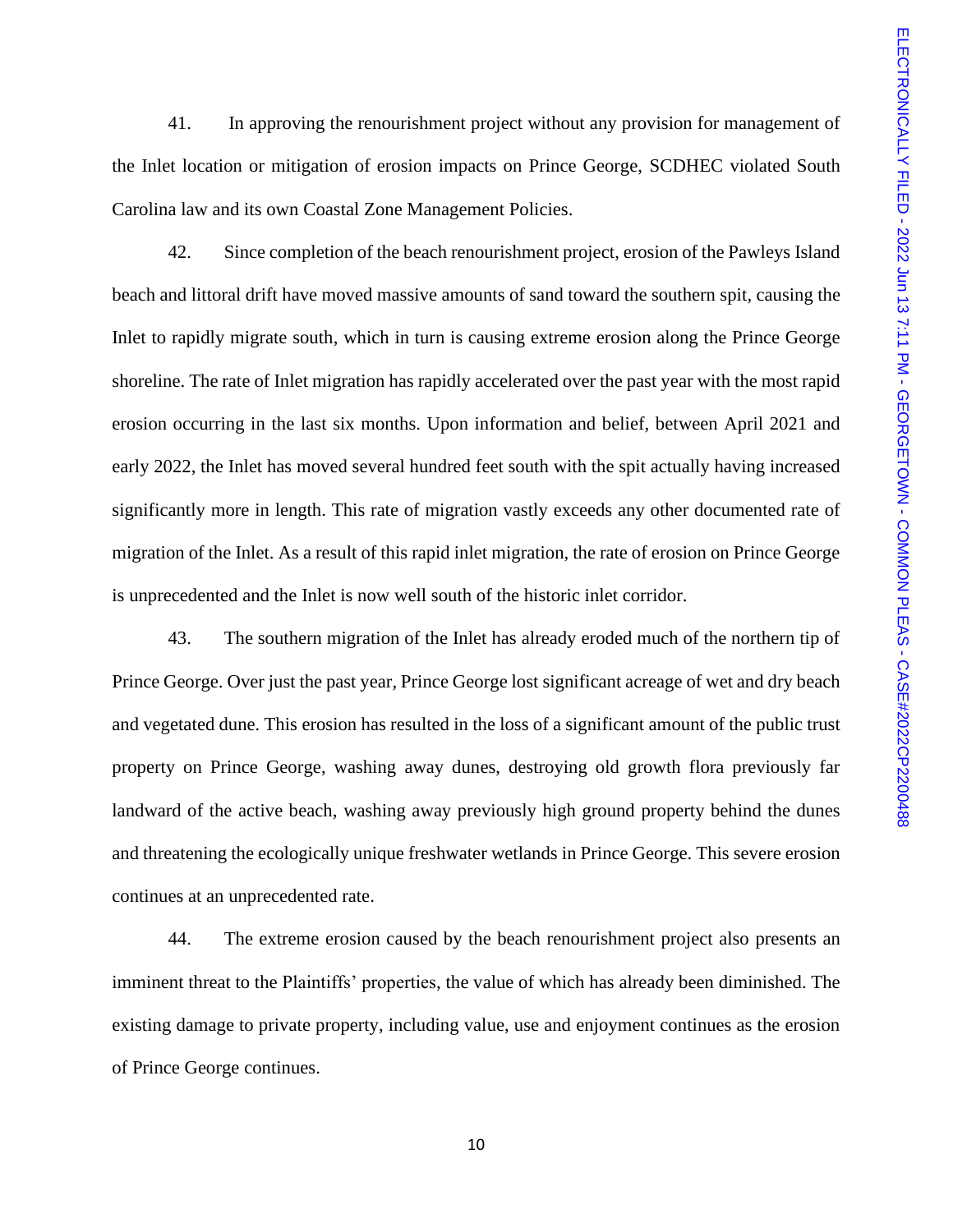45. Because of erosion, SCDHEC agreed that an erosion control project was required to protect Beach Bridge Road, the only road connecting Prince George to the mainland. Plaintiffs, in part, funded the costs of the Road Revetment Project through assessments. SCDHEC's OCRM certified the Road Revetment Project as consistent with the applicable Coastal Zone Management Policies and applicable laws and regulations.

46. Thus, SCDHEC has already acknowledged the seriousness of the Inlet migration and that it will encroach into Prince George and destroy property and infrastructure in that community, including the Plaintiffs' properties.

47. CSE has documented the seriousness of the Inlet migration and that it will encroach into Prince George and destroy property and infrastructure in that community, including the Plaintiffs' properties.

48. Since completion of the most recent renourishment project on Pawleys' Island, erosion caused by accelerated migration of the Inlet has proven to be even more severe than originally anticipated and is the most rapid erosion ever on the South Carolina coast not caused by a storm event.

## **FOR A FIRST CAUSE OF ACTION (Mandatory Injunction-All Defendants)**

49. The allegations set forth in the preceding paragraphs are incorporated as if fully restated herein.

50. In promulgating the Coastal Tidelands and Wetlands Act, as amended, S.C. Code Ann. § 48-39-10 et seq. ("Act"), the South Carolina General Assembly made findings recognizing the value and importance of the state's coastal resources, including the beaches and beach dune systems of South Carolina. The Act codified that "[t]he coastal zone is rich in a variety of natural, commercial, recreational and industrial resources of immediate and potential value to the present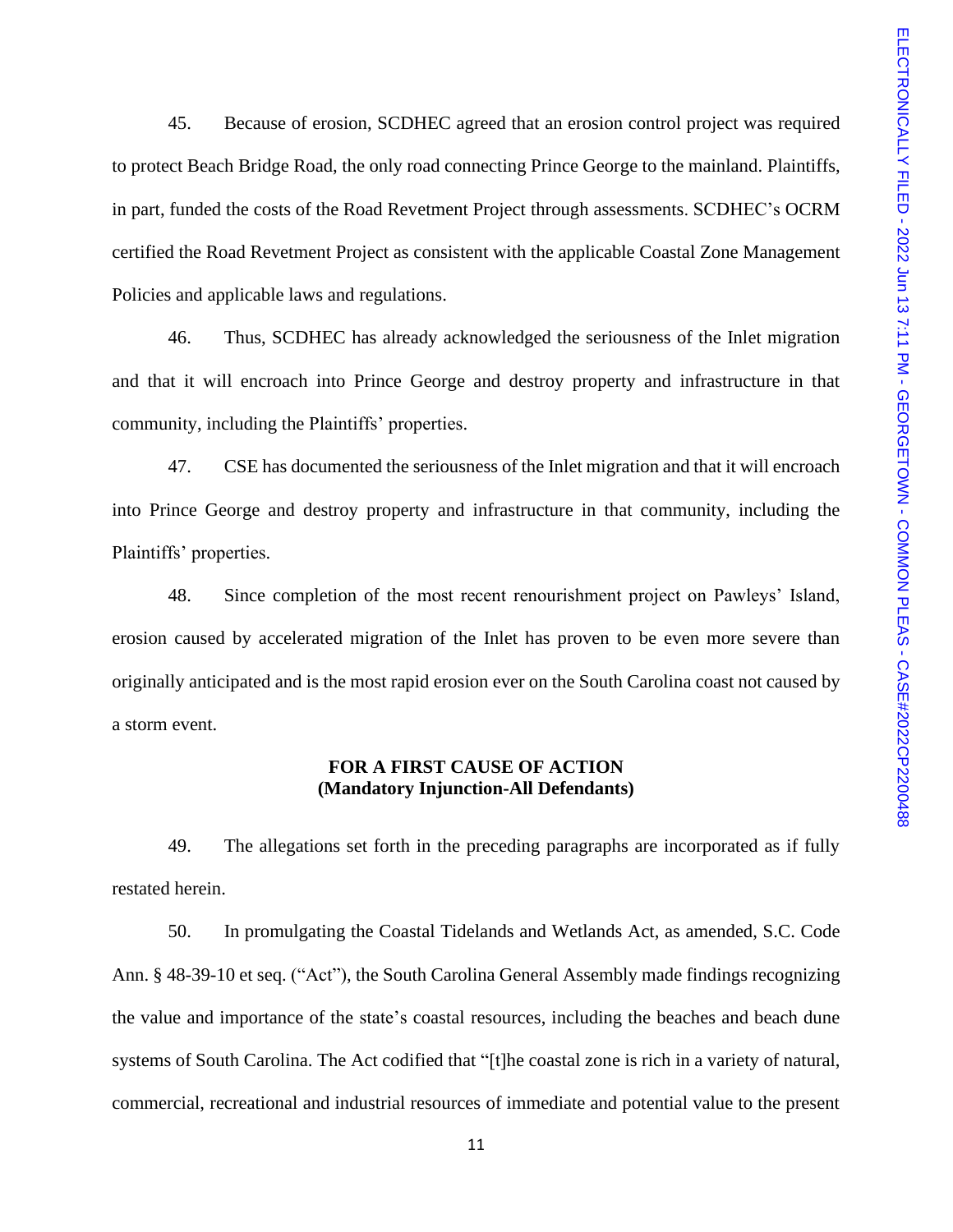and future well-being of the State…" and that "[t]he coastal zone and the fish, shellfish, other living marine resources and wildlife therein, may be ecologically fragile and consequently extremely vulnerable to destruction by man's alterations." S.C. Code Ann. § 48-39-20.

51. SCDHEC is charged "to protect and, where possible, to restore or enhance the resources of the State's coastal zone for this and succeeding generations …" and "[t]o direct and coordinate the beach and coastal shore erosion control activities…" S.C Code Ann. §§ 48-39-30 and 50.

52. SCDHEC through OCRM issues permits for all beach renourishment projects. These permits, when adequately drafted and issued, are intended to protect the state's natural resources and private property interests.

53. In 2008, SCDHEC issued a permit authorizing renourishment on Pawleys Island with no requirement for mitigating downdrift impacts.

54. In 2009, CSE issued its 2009 Opinion Letter in which it acknowledged the addition of sand to Pawleys Island would facilitate further enlargement of the spit on Pawleys Island and drive the Inlet to migrate further south. The Opinion Letter specifically recommended the development of an inlet management plan.

55. In 2010, CSE again documented its opinions and warned that a significant beach renourishment project on Pawleys Island would cause the Inlet to migrate south and encroach on Prince George. The 2010 CSE Report recommended an inlet management plan be developed in connection with any renourishment project on Pawleys Island to manage the position of the Inlet and to prevent downdrift impacts.

56. In 2018, CSE, on behalf of the Town applied for and received from SCDHEC a permit for a major renourishment project on Pawleys Island. Despite understanding and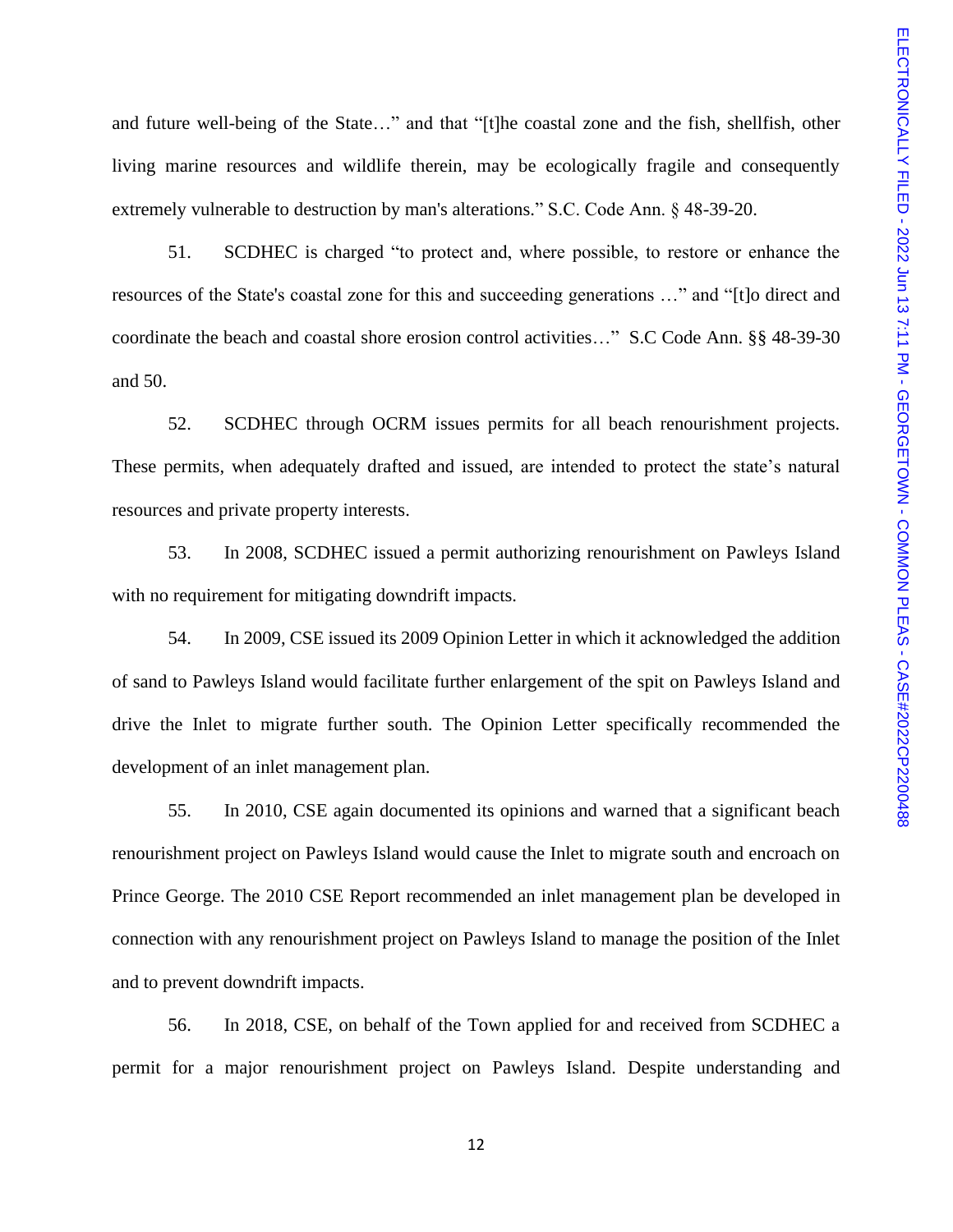acknowledging that there would be downdrift impacts to Prince George, Defendants failed to require, develop, or implement plans for the management or mitigation of the beach renourishment project's accelerated impacts to Prince George. This failure violated industry standards, SCDHEC's own Coastal Zone Management Policies, and the regulations, laws and common law of the State of South Carolina.

57. As a result of Defendants' actions and omissions, the beach renourishment projects have caused and continue to cause extreme and severely accelerated erosion to the public trust property in Prince George, impacts to Plaintiffs' use and enjoyment of these lands, impacts to the Plaintiffs' private properties, imminent threat of further impacts to the Plaintiffs' properties and ecologically significant freshwater wetlands in Prince George, loss of beach access and tremendous environmental damage in Prince George.

58. Defendants' most recent beach renourishment project has also resulted in the loss of primary dunes and vegetation which provide the principal protection against storm surge and flooding events. These lost dunes have afforded the Plaintiffs and Prince George decades of protection against numerous storms, flooding events and hurricanes. Because these dunes and their attendant vegetation have been destroyed due to the Pawleys Island renourishment project and the Defendants acts and omissions, Plaintiffs now face the imminent threat of further damage.

59. As a result of the Defendants' actions and omissions, Plaintiffs have lost millions of dollars in property, property value, profits and face imminent further financial loss.

60. As a result of the Defendants' actions and omissions described hereinabove, Plaintiffs, as well as Prince George as a whole, face imminent and irreparable injury and harm, the nature of which is unprecedented and extraordinary. Plaintiffs and Prince George will continue to suffer the same unless the Court requires Defendants to immediately relocate the Inlet to an updrift

13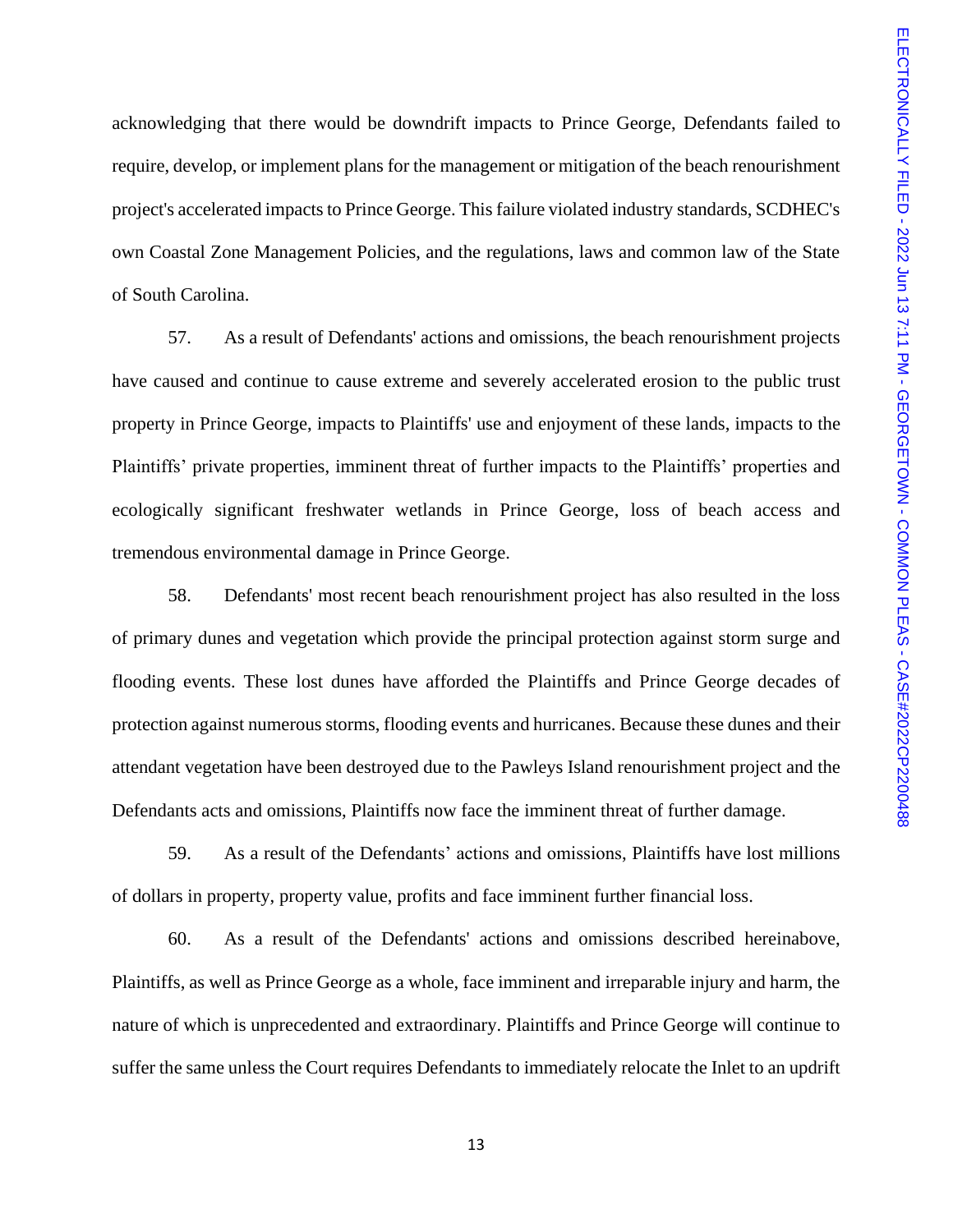location at or north of its location in 2008 as identified by an expert for management of the Inlet, and to restore the primary oceanfront sand dune and its attendant vegetation and the access that was available pre-renourishment.

61. Plaintiffs, as well as the other residents of Prince George, have no adequate remedy at law for the imminent future loss of unique land and property, environmental damage, loss of protection against storm surge and flooding, and other substantial damages to the Plaintiffs' properties and to Prince George as a whole. Monetary damages could not sufficiently compensate the Plaintiffs and provide them with a complete remedy, thus this situation demands immediate injunctive relief.

62. A mandatory injunction requiring immediate affirmative action by Defendants is necessary to protect against irreparable harm in the rapidly worsening circumstances at Prince George, a situation and circumstances which are the direct result of the Defendants acts and omissions.

63. A balancing of equities and hardships weighs against the Defendants. The Defendants designed, planned, approved, permitted, constructed, undertook and performed the most recent beach renourishment project with full knowledge that the project would cause significant downdrift adverse impacts and severely damage Plaintiffs and others in Prince George. Despite having this knowledge, Defendants failed to take any steps to mitigate such damage. Requiring Defendants to prevent future irreparable harm to Plaintiffs' is consistent with justice and equity.

64. It is in the public's interest to require the Defendants to restore the Inlet to a location at or north of its 2008 pre-renourishment location to avoid continuing future loss and damages to Prince George and its residents, and to restore the public trust lands including the primary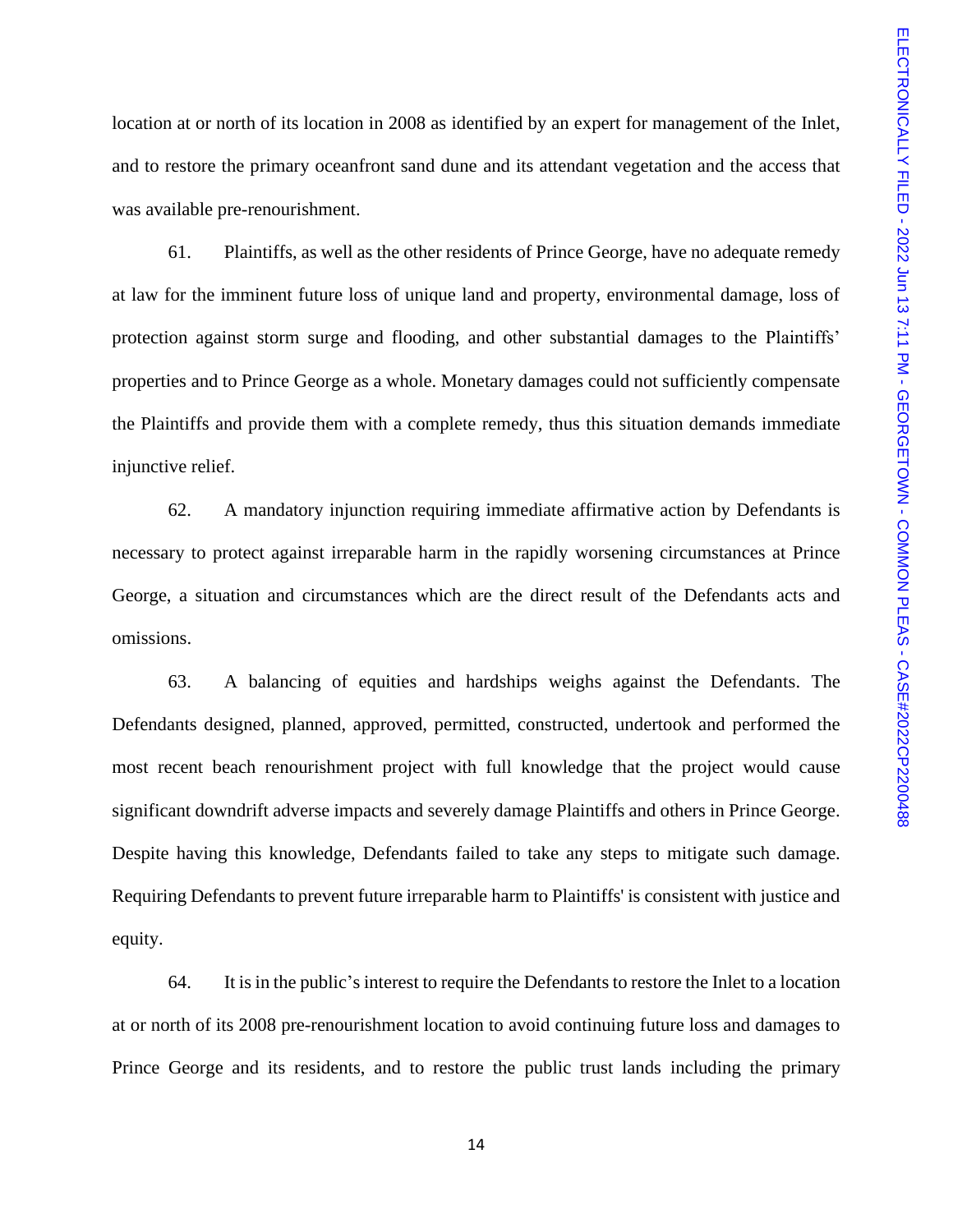oceanfront sand dune and its attendant vegetation to protect the Plaintiffs' properties and Prince George as a whole.

65. Plaintiffs are entitled to a mandatory injunction requiring Defendants to immediately restore the Inlet to a location at or north of its 2008 pre-renourishment location and to restore the primary oceanfront sand dune and its attendant vegetation in order to eliminate future continuing loss and damages to the Plaintiffs and Prince George as a whole. Defendants must also provide for the long-term maintenance of the Inlet location. In addition, Plaintiffs are entitled to a mandatory injunction order requiring Defendants to allow Plaintiffs to take reasonably necessary actions to protect their property until Defendants' restoration can be completed.

## **FOR A SECOND CAUSE OF ACTION (Negligence-All Defendants)**

66. The allegations set forth in the preceding paragraphs are incorporated as if fully restated herein.

67. It was reasonably foreseeable to the Defendants that their actions and omissions discussed above would result in damages and injury to Plaintiffs. Defendants had actual or constructive notice of the damaging nature of their actions and omissions. Thus, Defendants owed a duty to Plaintiffs to conduct themselves in a manner that would not cause injury or damage to Plaintiffs.

68. Following the 2007-2008 renourishment on Pawleys Island, Defendants knew or had substantial reason to know that any renourishment project on Pawleys Island would cause the Inlet to migrate south and encroach on Prince George.

69. In 2009, CSE recommended that an inlet management plan should be developed to control the position of the Inlet to prevent the injury and harms the Plaintiffs and Prince George now do and will continue to suffer.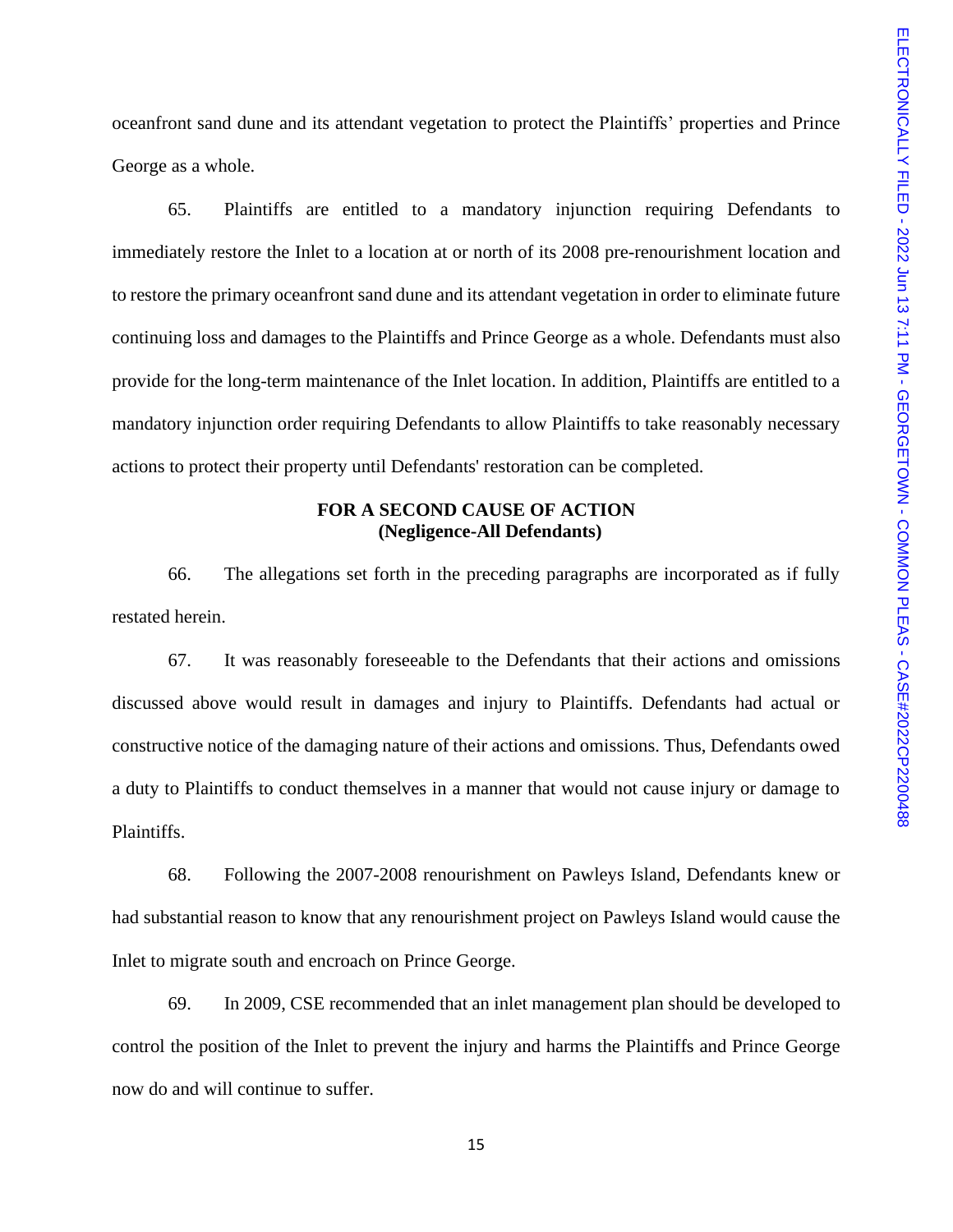70. In 2010, CSE confirmed that a significant beach renourishment project on Pawleys Island would cause the Inlet to migrate south and encroach on Prince George. CSE also recommended that an inlet management plan should be developed to control the position of the Inlet to prevent the injury and harms the Plaintiffs and Prince George now do and will continue to suffer.

71. Defendants had notice that a beach renourishment project would cause erosion on Prince George. Therefore, Defendants owed Plaintiffs a duty to exercise due care in performing the project and to take all necessary steps to prevent or mitigate the foreseeable damage to the Plaintiffs' properties caused by a renourishment project.

72. SCDHEC, as state agency empowered to carry out licensing of beach renourishment projects, owed a duty to Plaintiffs to exercise due care in reviewing the beach renourishment projects and to take all necessary steps to prevent or mitigate the foreseeable damage to the Plaintiffs' properties caused by the projects.

73. Defendants breached their duties to Plaintiffs by the following negligent and/or grossly negligent acts and omissions, without limitation:

- a. in developing and constructing the beach renourishment projects in a manner that resulted in the accelerated southerly migration of the Inlet causing injury to the Plaintiffs' properties;
- b. in failing to develop and implement plans for remediation or mitigation of the beach renourishment projects' accelerated erosion impacts to Prince George causing injury to the Plaintiffs' properties;
- c. in failing to take necessary and sufficient corrective action to remedy the ongoing accelerated erosion at Prince George caused by the beach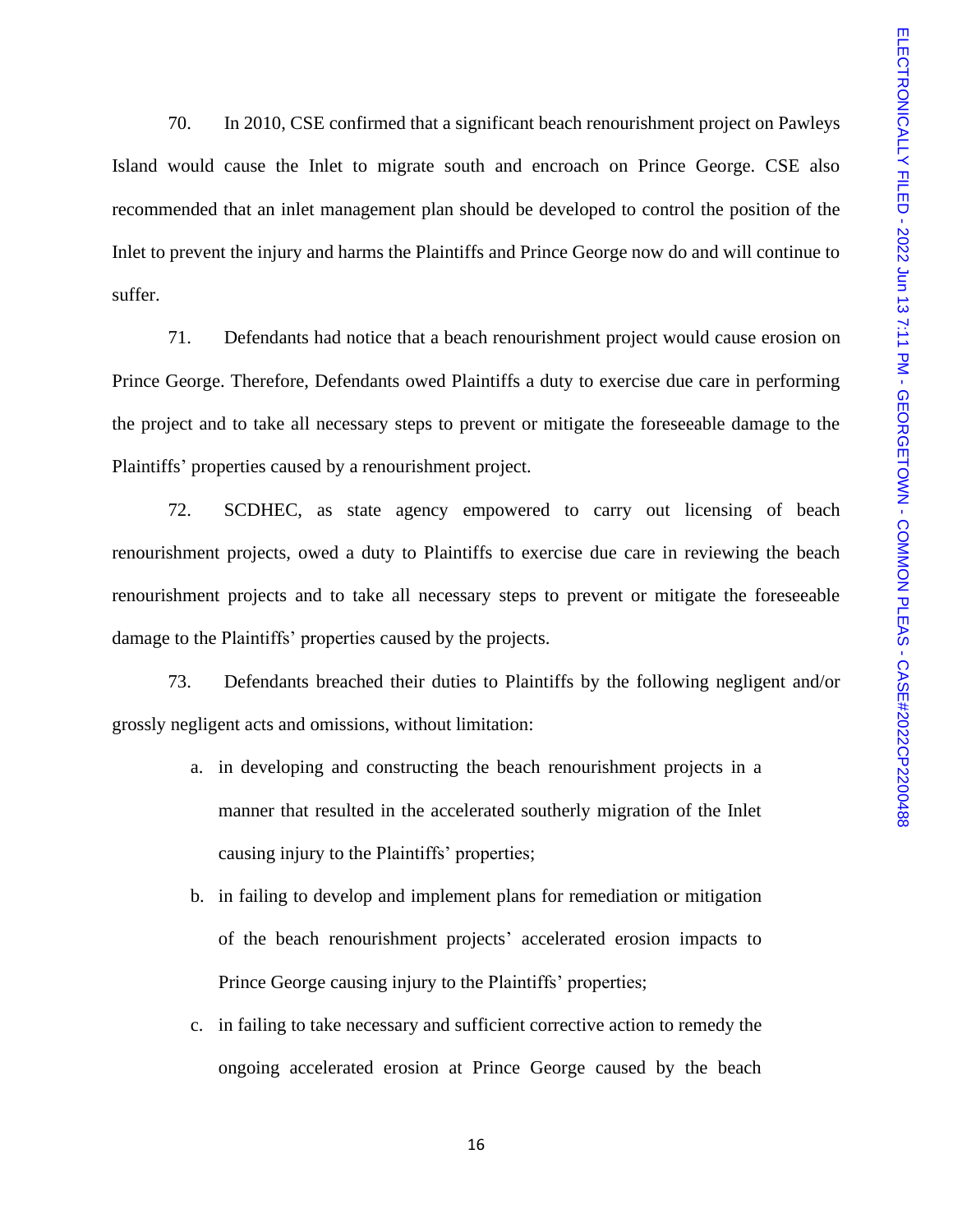renourishment projects and resulting in injury to the Plaintiffs' properties;

- d. in failing to take action as a reasonable and prudent person would do to prevent the accelerated erosion impacts to Prince George causing injury to the Plaintiffs' properties;
- e. in failing to take action as a reasonable and prudent person would do to mitigate the accelerated erosion impacts to Prince George causing injury to the Plaintiffs' properties;
- f. in all other particulars revealed during the discovery process and at trial.

74. SCDHEC breached its duties to Plaintiffs by the following negligent and grossly negligent acts and omissions, without limitation:

- a. in exercising its licensing powers to issue a permit for the Pawleys Island beach renourishment projects despite the fact that it was widely known and even reported by Defendant CSE that a beach renourishment project would accelerate southerly migration of the Inlet causing injury to the Plaintiffs' properties and Prince George as a whole;
- b. in failing to develop and/or require as a condition of the beach renourishment project permit the development and implementation of an inlet management plan and methods to mitigate erosion impacts to Prince George;
- c. in failing to require monitoring of impacts to Prince George as a condition of the permit for the beach renourishment projects;
- d. in failing to take and/or require necessary and sufficient corrective action for the accelerated erosion at Prince George caused by the beach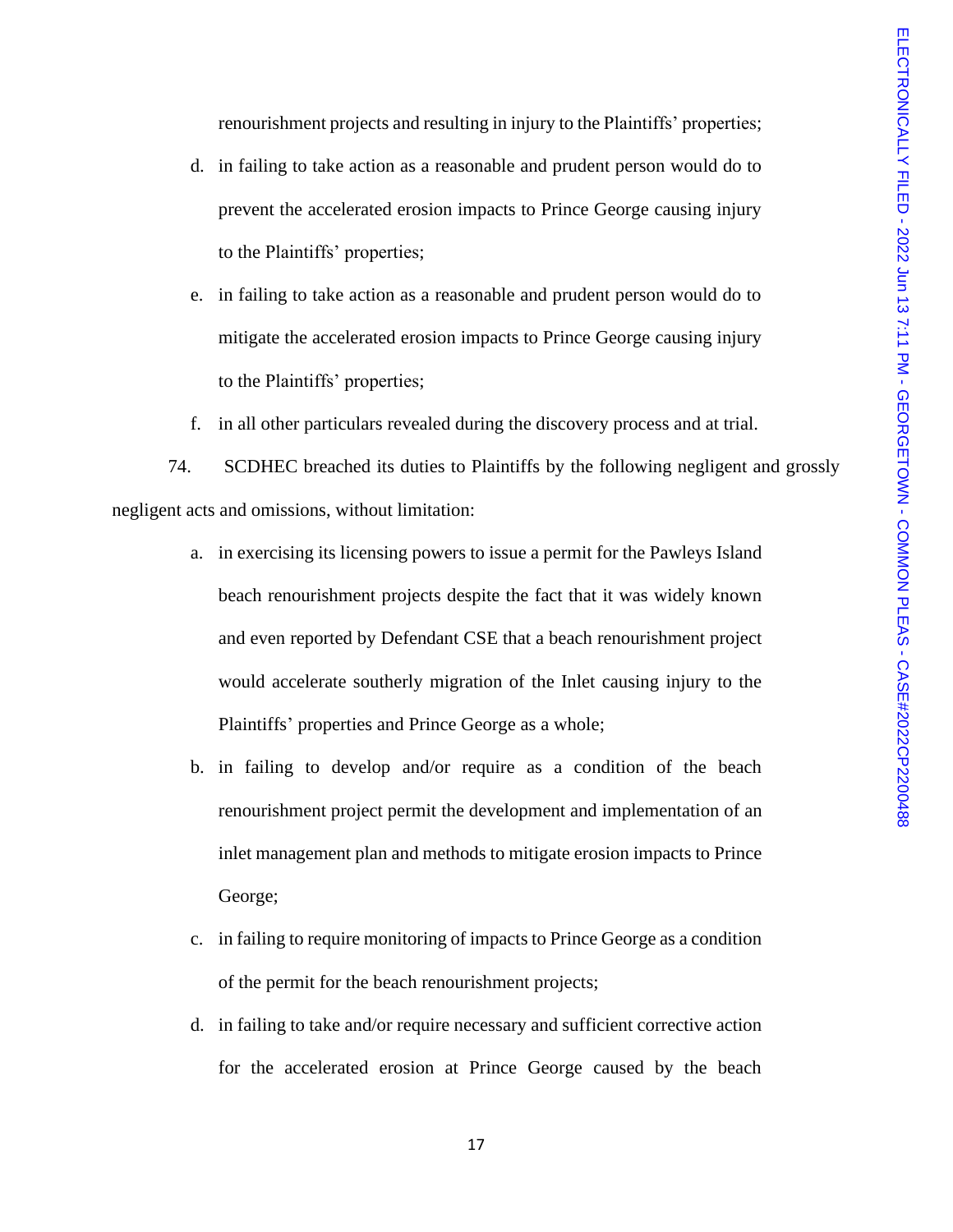renourishment projects and resulting in injury to the Plaintiffs' properties;

- e. in failing to take action as a reasonable and prudent person would to prevent the accelerated erosion impacts to Prince George causing injury to the Plaintiffs' properties;
- f. in failing to take action as a reasonable and prudent person would do to mitigate the accelerated erosion impacts to Prince George causing injury to the Plaintiffs' properties;
- g. in all other particulars revealed during the discovery process and/or resulting trial.

75. The above actions and omissions violated industry standards, SCDHEC's own Coastal Zone Management Policies and the regulations, laws and common law of the State of South Carolina.

76. As a direct and proximate result of the negligent and grossly negligent acts and omissions of Defendants, the beach renourishment projects were permitted and constructed, causing and continuing to cause injury and damage to the Plaintiffs' properties. Therefore, Plaintiffs are entitled to recover actual and consequential damages in the amount to be determined at trial, including, without limitation, the diminished value of the Plaintiffs' properties, the costs of the Road Revetment Project, the profits unrealized from lost sales of properties and costs associated therewith, the costs of required remediation or mitigation of the beach renourishment project's impacts to the Plaintiffs' properties, in addition to punitive damages.

### **FOR A THIRD CAUSE OF ACTION (Nuisance -All Defendants)**

77. The allegations set forth in the preceding paragraphs are incorporated as if fully restated herein.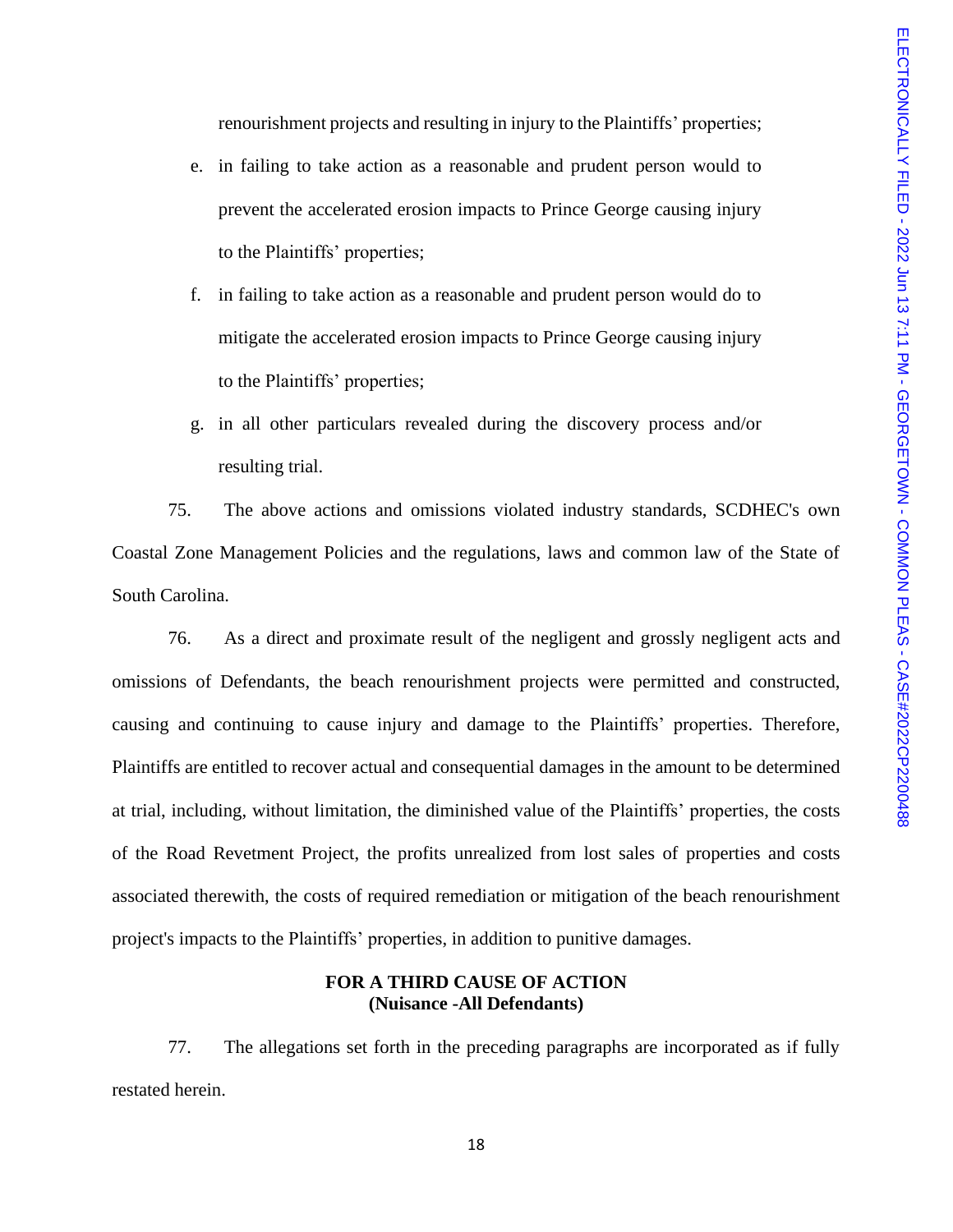78. By their acts and omissions set forth above, Defendants created conditions that caused and will continue to cause damage to the Plaintiffs' properties on a permanent, continuing, and reoccurring basis.

79. Defendants' interference with the Plaintiffs' properties is unlawful and unreasonable and constitutes a nuisance.

80. Defendants knew or had substantial reason to know their intentional affirmative acts set forth hereinabove would cause the accelerated southerly migration of the Inlet and would cause unprecedented erosion in Prince George, leading to Plaintiffs' damages. Defendants failed to require, develop, and implement plans for mitigating and/or remediating the beach renourishment project's accelerated erosion impacts to Prince George which have unquestionably caused damage and will continue to cause damage to the Plaintiffs' properties.

81. The accelerated erosion of Prince George caused by the beach renourishment project constitutes a substantial and unreasonable interference by Defendants with Plaintiffs' use, enjoyment and expectations of and in the Plaintiffs' properties.

82. Defendants' conduct in creating the conditions constituting a nuisance and in allowing these conditions to continue with full knowledge that they would severely damage Plaintiffs was willful and reckless.

83. Defendants' nuisance has resulted in the deterioration and devaluation of the Plaintiffs' properties.

84. Defendants' unreasonable interference directly and proximately caused Plaintiffs to suffer loss of full use, enjoyment and benefit of the Plaintiffs' properties, and Plaintiffs are entitled to recover actual and consequential damages in the amount to be determined at trial, including, without limitation, the diminished value of the Plaintiffs' properties, the lost profits from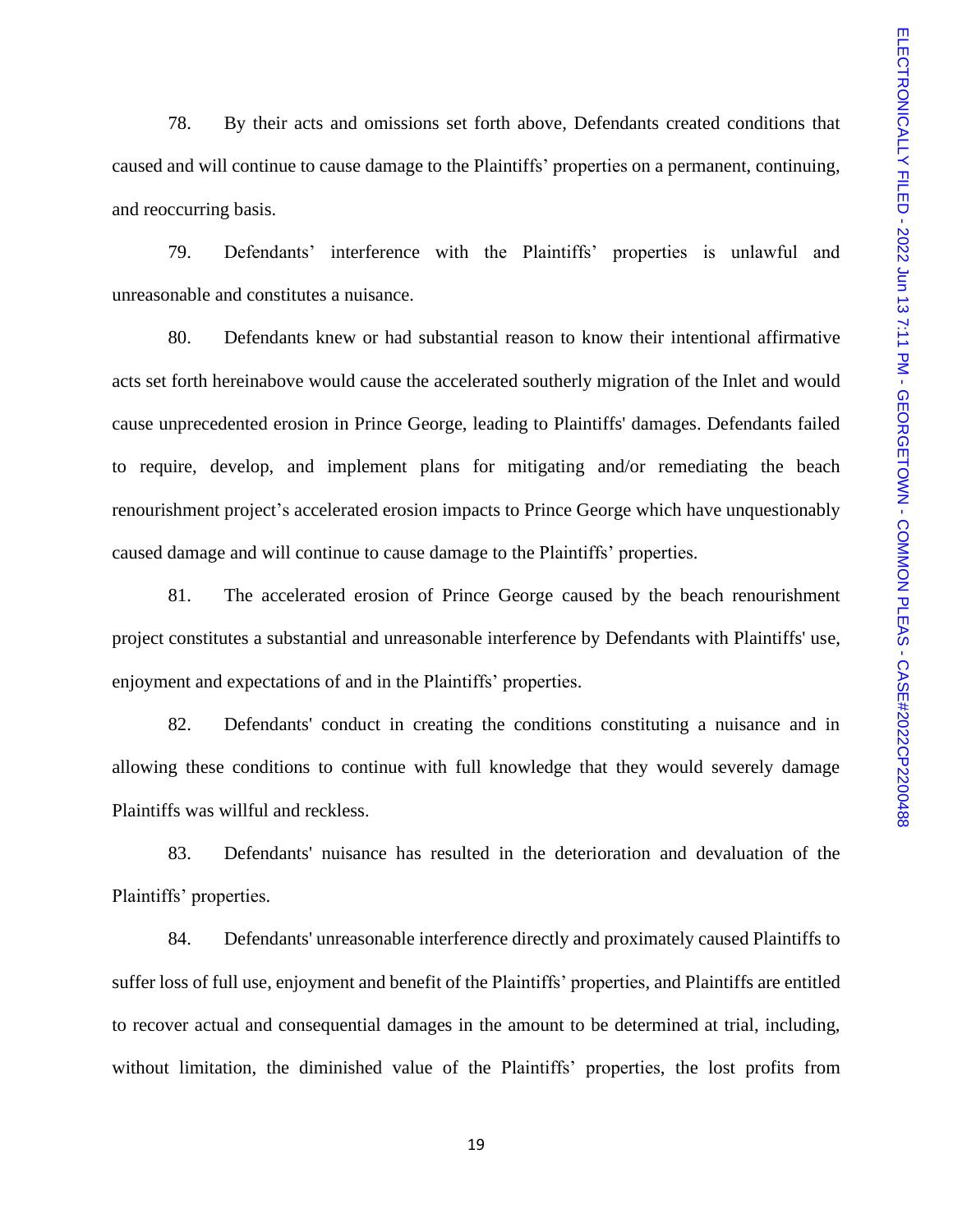unrealized sales of Plaintiffs' properties, the costs of the Road Revetment Project, and the costs of required remediation or mitigation of the beach renourishment project's accelerated erosion and its impacts to the Plaintiffs' properties, in addition to punitive damages.

## **FOR A FOURTH CAUSE OF ACTION (South Carolina Unfair Trade Practices Act, S.C. Code Ann. § 39-5-10, et seq. - All Defendants)**

85. The allegations set forth in the preceding paragraphs are incorporated as if fully restated herein.

86. Defendants' actions constitute willful and knowingly unlawful trade practices in violation of the South Carolina Unfair Trade Practices Act, S.C. Code Ann. § 39-5-10, et seq. ("SCUTPA"), including, but not limited to, in performing the public beach renourishment project with full knowledge the project would severely damage Plaintiffs and in failing to take any steps to mitigate the damage to Plaintiffs and others on Prince George.

87. Plaintiffs have suffered actual, ascertainable damages as a result of Defendants' unfair trade practices, including, without limitation, the diminishment of their properties' value and the loss of profits which would have resulted from sales of certain Plaintiffs' properties.

88. Defendants' deceptive and unfair trade practices adversely affect the public interest, are capable of repetition and have the potential for repetition because Defendants are either responsible for planning, designing, approving, undertaking and/or constructing similar beach renourishment projects throughout the state of South Carolina, or are in the business of doing so.

89. Based on the foregoing, Plaintiffs are entitled to judgment against Defendants for actual damages, trebled pursuant to the SCUTP plus interest, attorney's fees, and other costs arising out of Defendants' unfair and deceptive trade practices.

### **DEMAND FOR JURY TRIAL**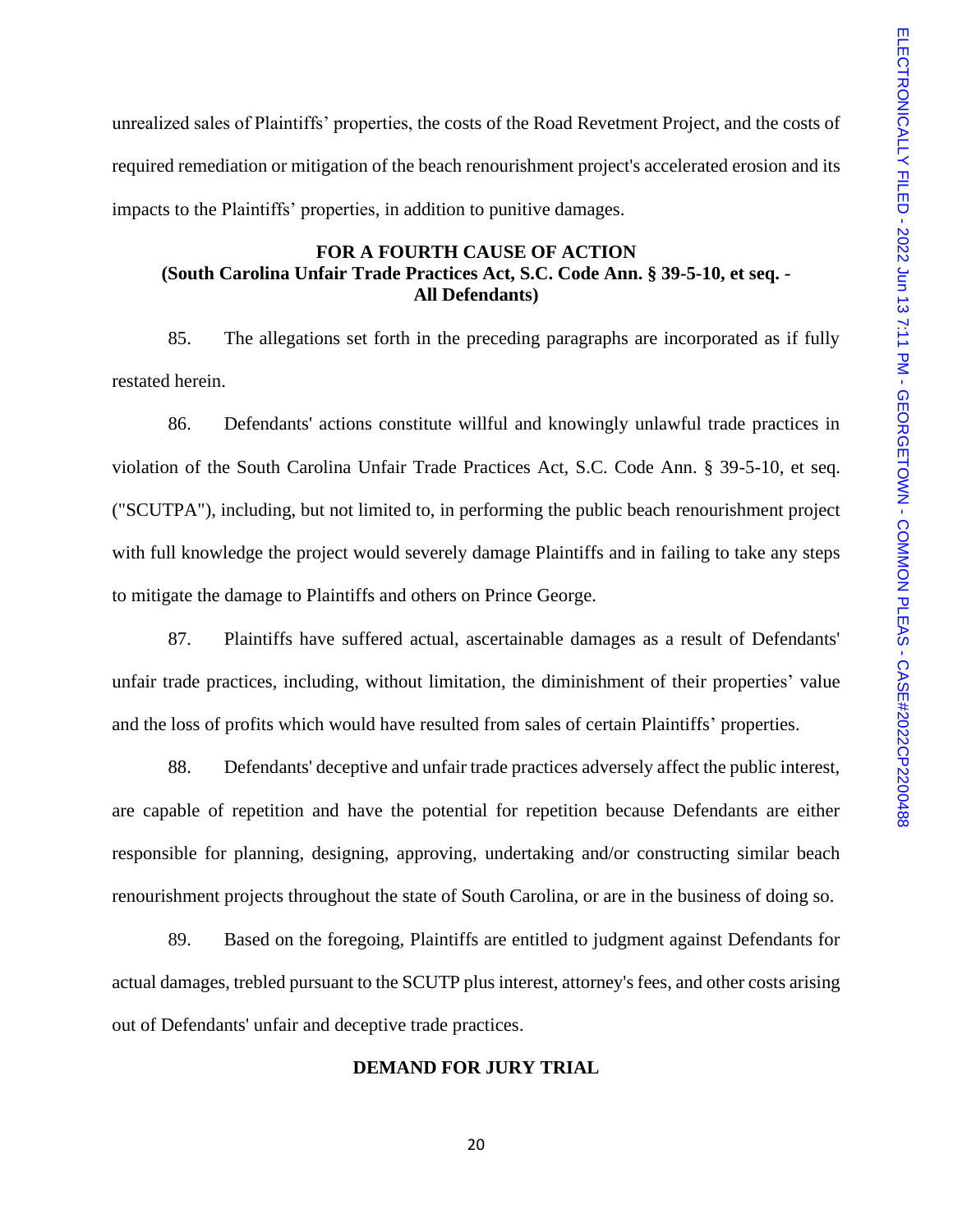90. Plaintiffs demand a trial by jury on all issues so triable.

WHEREFORE, having set out the foregoing complaint against Defendants, Plaintiffs respectfully request this Honorable Court to grant the following relief to Plaintiffs:

- a. Judgment in favor of Plaintiffs against Defendants on all causes of action;
- b. Enter mandatory injunctive relief ordering Defendants to immediately restore the Inlet to a location at or north of its location in 2008 before the beach renourishment projects, to restore the primary oceanfront sand dune and its attendant native vegetation, to reinstate the protection it affords to the Plaintiffs, to restore all access that was available pre-renourishment, to provide for long term inlet management zone plan, including without limitation necessary maintenance, relocation and financing, and to allow Plaintiffs to take reasonably necessary actions to protect their property and the public trust property until Defendants restoration can be completed.
- c. Just compensation for the diminished value of the Plaintiffs' properties in the amount to be determined at trial;
- d. Actual damages in the amount to be determined at trial;
- e. Other actual and consequential damages in the amount to be determined at trial, including, without limitation, the diminished value of the Plaintiffs' properties, the loss of profits which would have resulted from sales of Plaintiffs' properties, the costs of the Road Revetment Project and the costs of required remediation or mitigation of the beach renourishment project's accelerated erosion impacts to the Plaintiffs' properties;
- f. Punitive damages in the amount to be determined at trial;